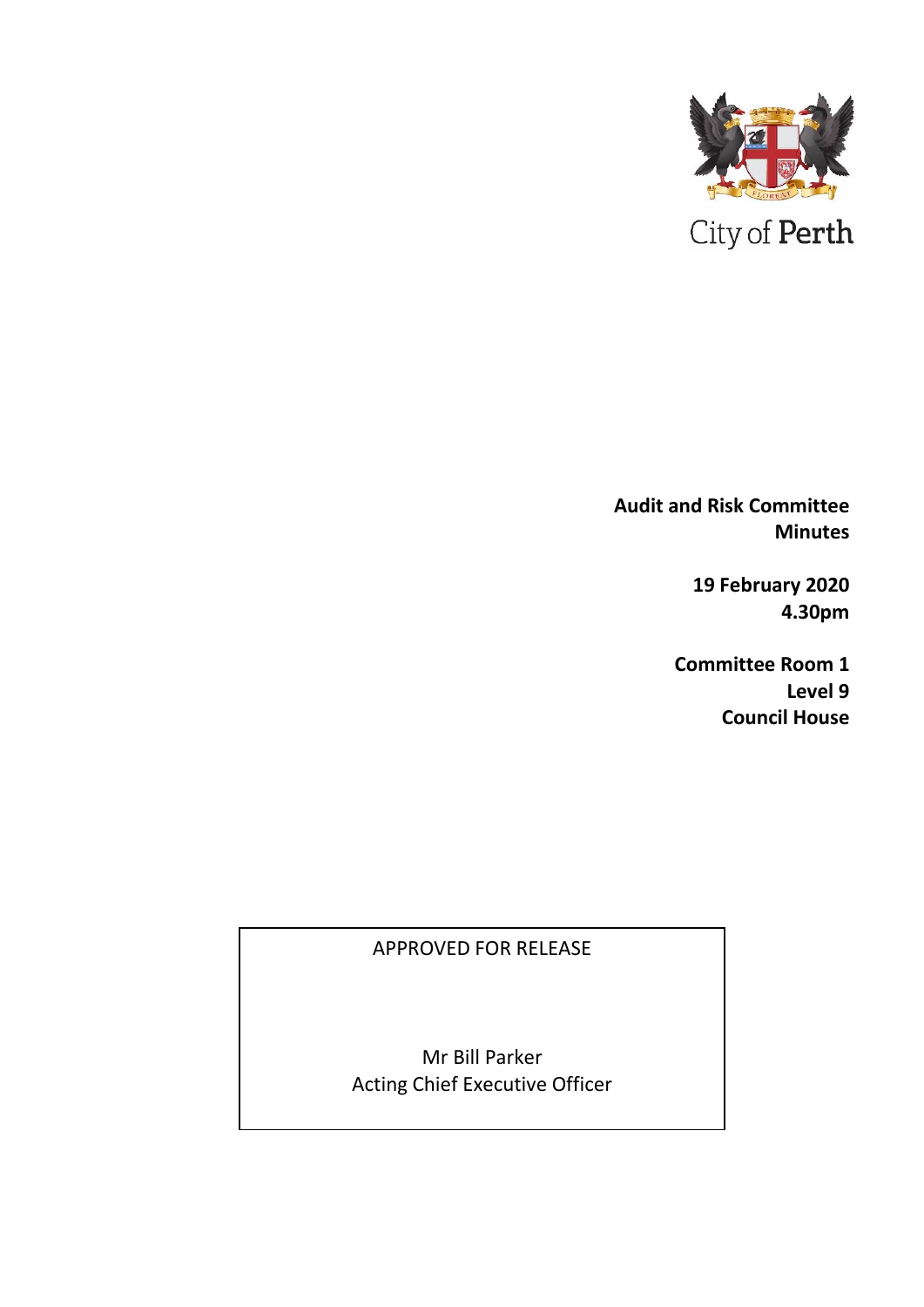

City of Perth

**Audit and Risk Committee Minutes**

> **19 February 2020 4.30pm**

**Committee Room 1 Level 9 Council House**

Minutes to be confirmed at the next Audit and Risk Committee meeting.

| THESE MINUTES ARE HEREBY CERTIFIED AS CONFIRMED |  |
|-------------------------------------------------|--|
| <b>Presiding Member's Signature</b>             |  |
|                                                 |  |
| DATE:                                           |  |
|                                                 |  |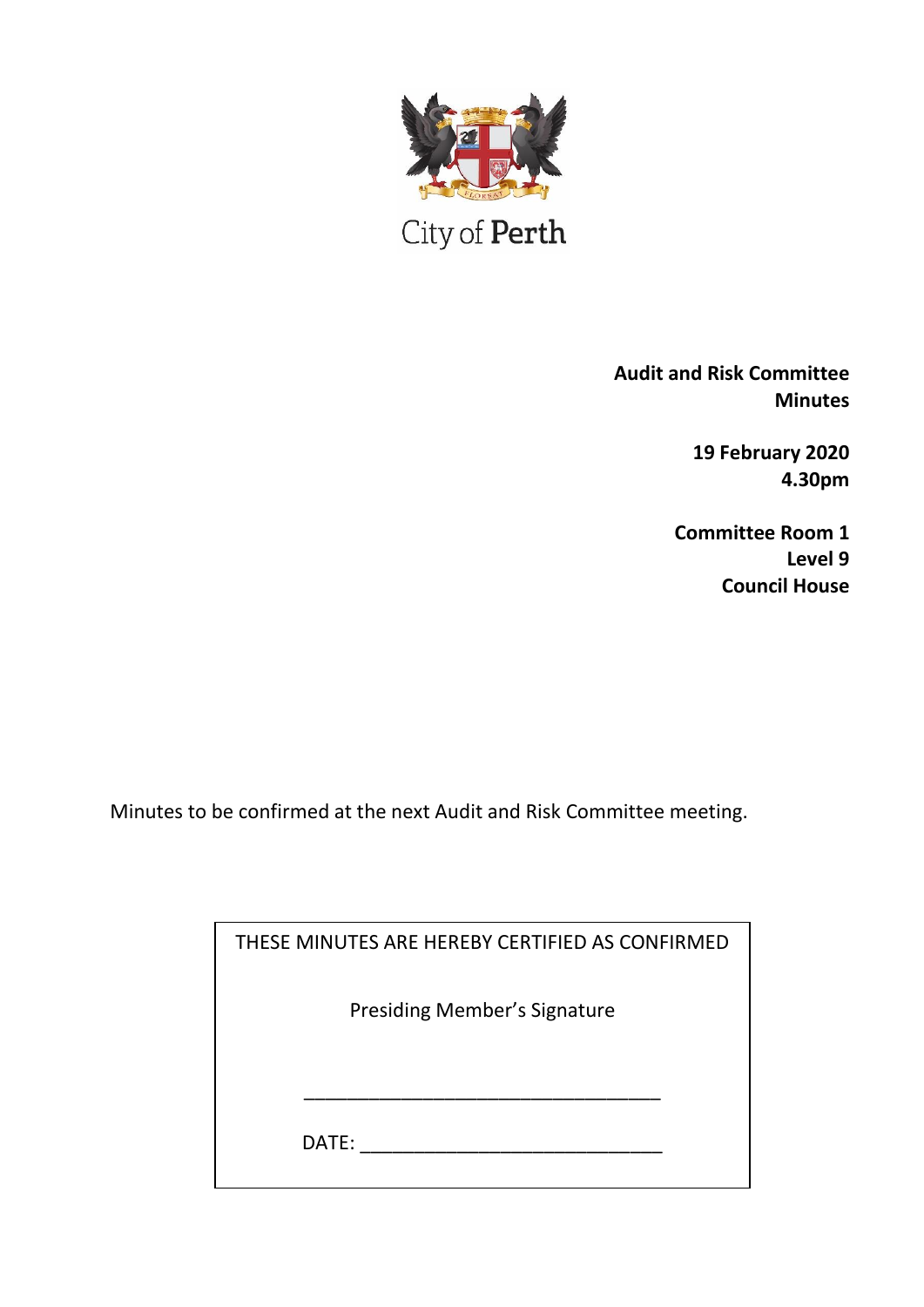# **Order of Business**

#### **Item**

- **1. Declaration of opening**
- **2. Apologies and Members on Leave of Absence**
- **3. Question Time for the Public**
- **4. Confirmation of minutes**
- **5. Correspondence**
- **6. Disclosures of members interest**
- **7. Matters for which the meeting may be closed**

#### **8. Reports**

| Item No. | <b>Item Title</b>                                                                                 | Page No. |
|----------|---------------------------------------------------------------------------------------------------|----------|
| 8.1      | 2019 Compliance Audit Return                                                                      |          |
| 8.2      | Internal Audit Plan 2019/20 - Validation of Key Risk Mitigation<br>Strategies Review January 2020 | 10       |
| 8.3      | Outstanding Audit Items - January 2020                                                            | 15       |

#### **9. Motions of which Previous Notice has been given**

#### **10. General Business**

#### **11. Items for consideration at a future meeting**

- 11.1 COVID-19 (Coronavirus)
- 11.2 Western Australia Industrial Manslaughter Legislation
- 11.3 Climate Change
- 11.4 Audit and Risk Committee Terms of Reference

#### **11. Closure**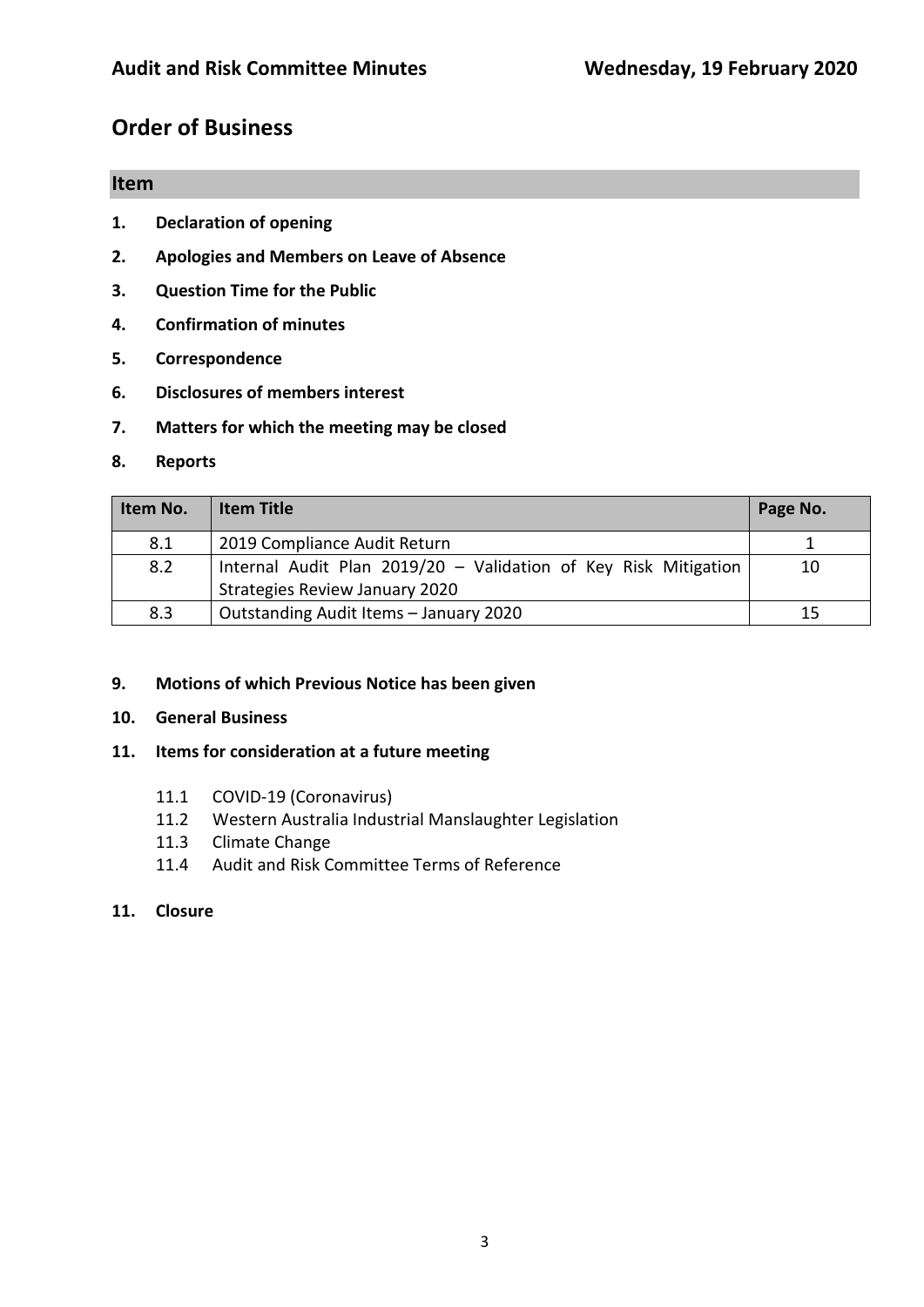# **Attendance**

Minutes of the Audit and Risk Committee meeting of the City of Perth in Committee Room 1, Level 9, Council House, 27 St Georges Terrace, Perth on Wednesday, 19 February 2020.

#### **Members in Attendance**

| <b>Commissioner Gaye McMath</b> | <b>Presiding Member</b> |
|---------------------------------|-------------------------|
| Commissioner Len Kosova         |                         |

#### **Officers in Attendance**

| Mr Bill Parker        | Acting Chief Executive Officer                       |
|-----------------------|------------------------------------------------------|
| Mr Chris Kopec        | <b>General Manager Infrastructure and Operations</b> |
|                       | (arrived at 4.50pm and departed at 5.42pm)           |
| Ms Karin Strachan     | Project Director Corporate Recovery                  |
| Mr Michael Kent       | Project Director Strategic Finance                   |
| Mr Lloyd Peters       | Alliance Manager ICT                                 |
| Mr Mario Cheldi       | <b>Internal Auditor</b>                              |
| Ms Niloha Mendoza     | Assistant Internal Auditor                           |
| Ms Siobhan Rippington | Governance Coordinator                               |
| Mr Anthony Sharpe     | Coordinator ICT (Technology Infrastructure)          |
| Mr Chris Noble        | Corporate Strategy and Risk Advisor                  |
| Mr Darren Turner      | <b>Strategic Procurement Lead</b>                    |
| Ms Vanessa Phillips   | Governance Officer                                   |
|                       |                                                      |

#### **Observers**

No members of the public Two members of staff No members of the media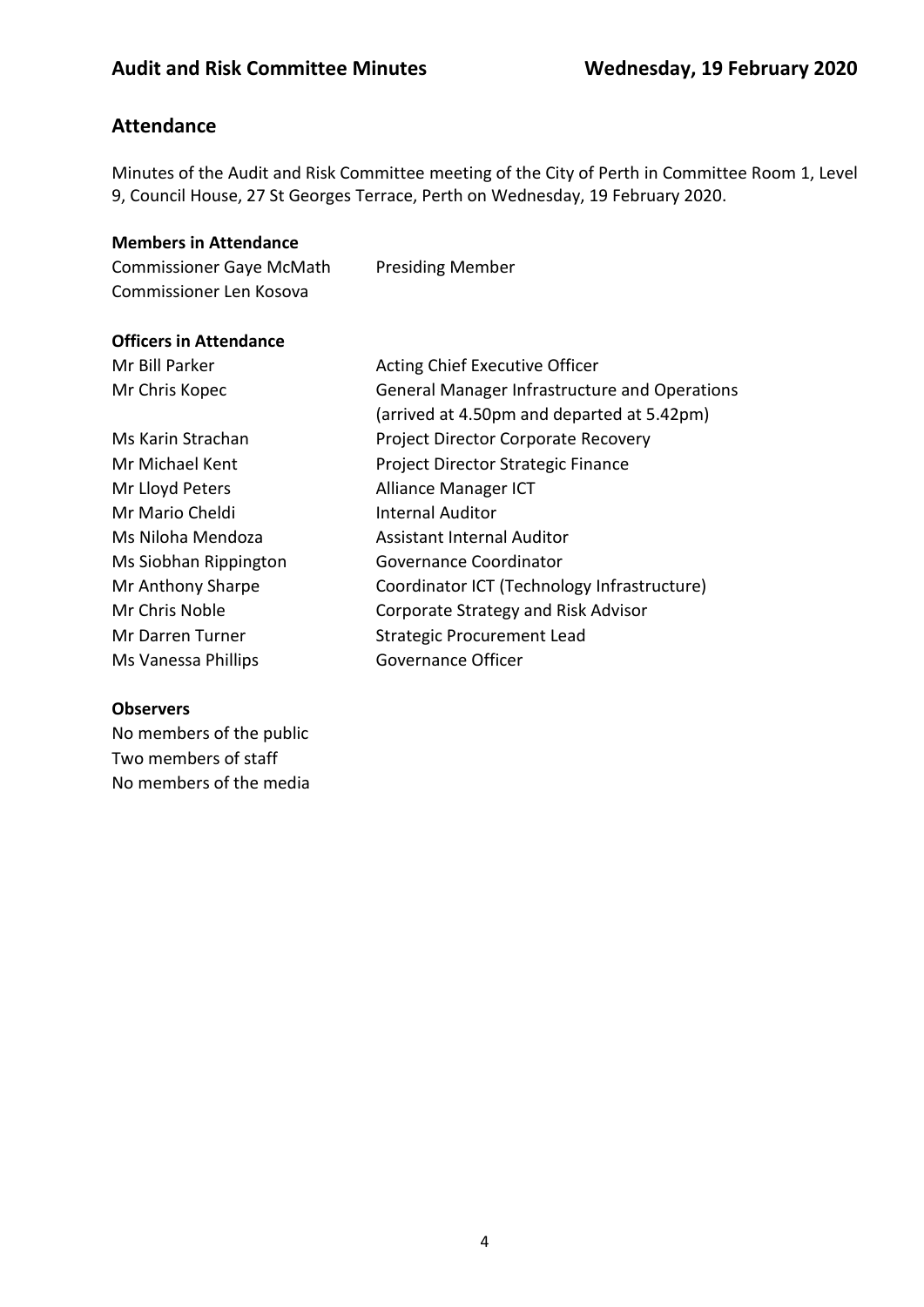# **1. Declaration of opening**

The Presiding Member declared the meeting open at 4.35pm.

## **2. Apologies**

Chair Commissioner Andrew Hammond Robert Maurich, Independent Member Murray Jorgensen, Chief Executive Officer

## **3. Question Time for the Public**

Nil

## **4. Confirmation of Minutes**

#### **Committee Resolution**

**Moved:** Commissioner McMath **Seconded:** Commissioner Kosova

That the Committee CONFIRMS the minutes of the Audit and Risk Committee Meeting held on 19 November 2019 as a true and correct record.

**CARRIED 2 / 0**

**For:**  Commissioner McMath Commissioner Kosova

**Against:** 

Nil

### **5. Correspondence**

Nil

### **6. Disclosures of Members Interest**

Nil

# **7. Matters for which the meeting may be closed**

Nil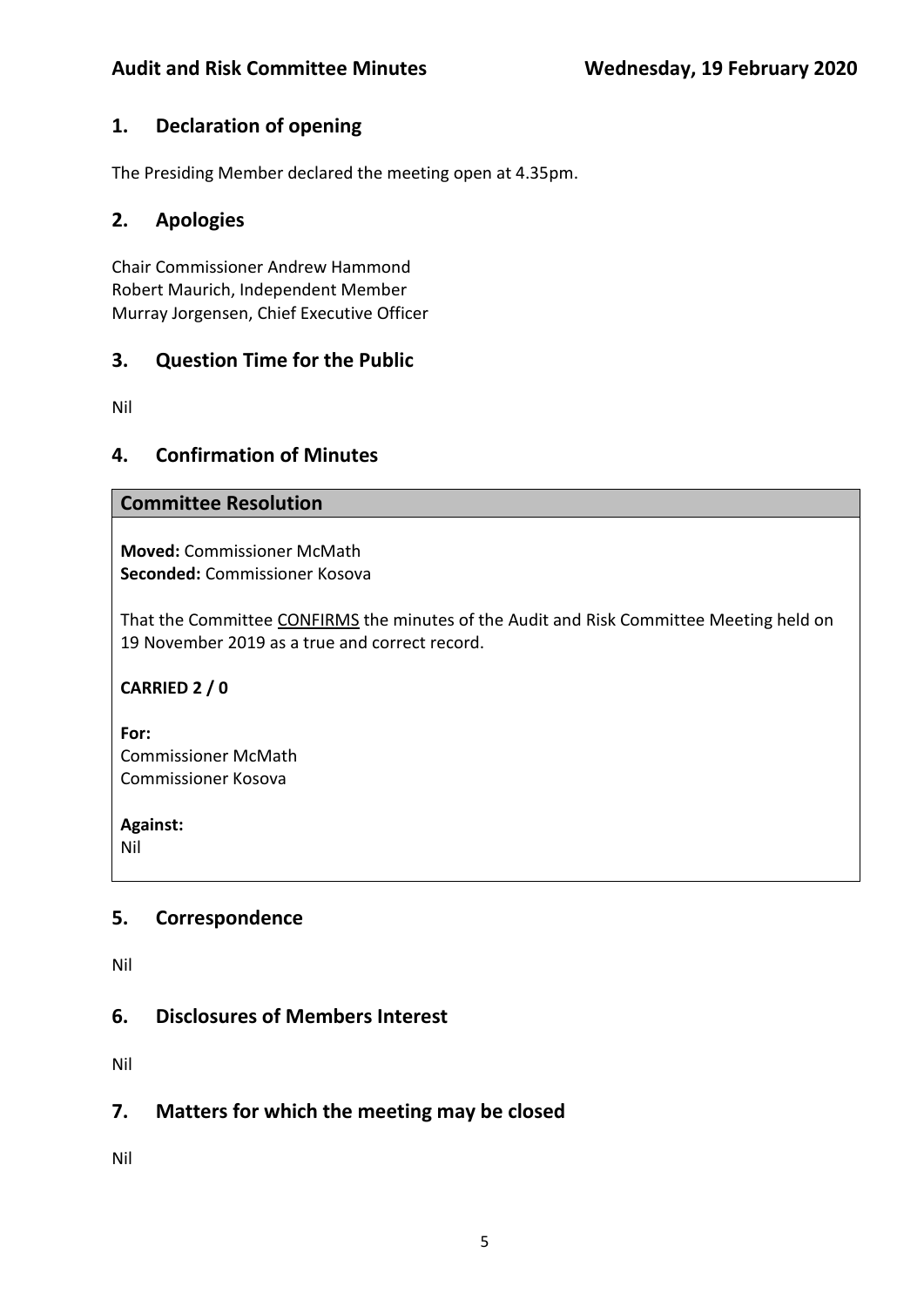# **8. Reports**

## **8.1 2019 Compliance Audit Return**

| File reference                              | P1013788-5                                     |  |
|---------------------------------------------|------------------------------------------------|--|
| <b>Report author</b>                        | Niloha Mendoza, Assistant Internal Auditor     |  |
| <b>Other contributors</b>                   | Mario Cheldi, Internal Auditor                 |  |
| <b>Reporting Service Unit and Alliance</b>  | CEO Unit, CEO Alliance                         |  |
| <b>Report author disclosure of interest</b> | Nil                                            |  |
| Date of report                              | 28 January 2020                                |  |
| <b>Nature of Council's role</b>             | Executive                                      |  |
| <b>Voting requirement</b>                   | <b>Absolute Majority</b>                       |  |
| Attachment/s                                | Attachment 8.1A - 2019 Compliance Audit Return |  |

## **Purpose**

Western Australian local governments are required to complete a Compliance Audit Return (CAR) annually to the Department of Local Government, Sport and Cultural Industries (DLGSCI) in accordance with the requirements of the *Local Government Act 1995* (Act) and *Local Government (Audit) Regulations 1996*.

The completed 2019 CAR is required to be:

- Presented for review by the Audit and Risk Committee before being presented for adoption by Council;
- Subsequently certified by the Chair Commissioner and the Chief Executive Officer; and
- Returned to the DLGSCI with a copy of the relevant Council minutes by 31 March 2020.

# **Background**

The CAR is a checklist of a local government's compliance with the requirements of the Act and its Regulations [i.e. *Local Government (Administration) Regulations 1996, Local Government (Audit) Regulations 1996, Local Government (Functions and General) Regulations 1996, Local Government (Financial Management) Regulations1996, Local Government (Elections) Regulations 1997* and *Local Government (Rules of Conduct) Regulations 2007]* as approved by the Minister. It focuses on areas considered high risk as determined by the DLGSCI. The 2019 CAR has a total of 104 questions under the following sections:

- Commercial Enterprises by Local Governments (5 questions);
- Delegation of Power / Duty (13 questions);
- Disclosures of Interest (19 questions);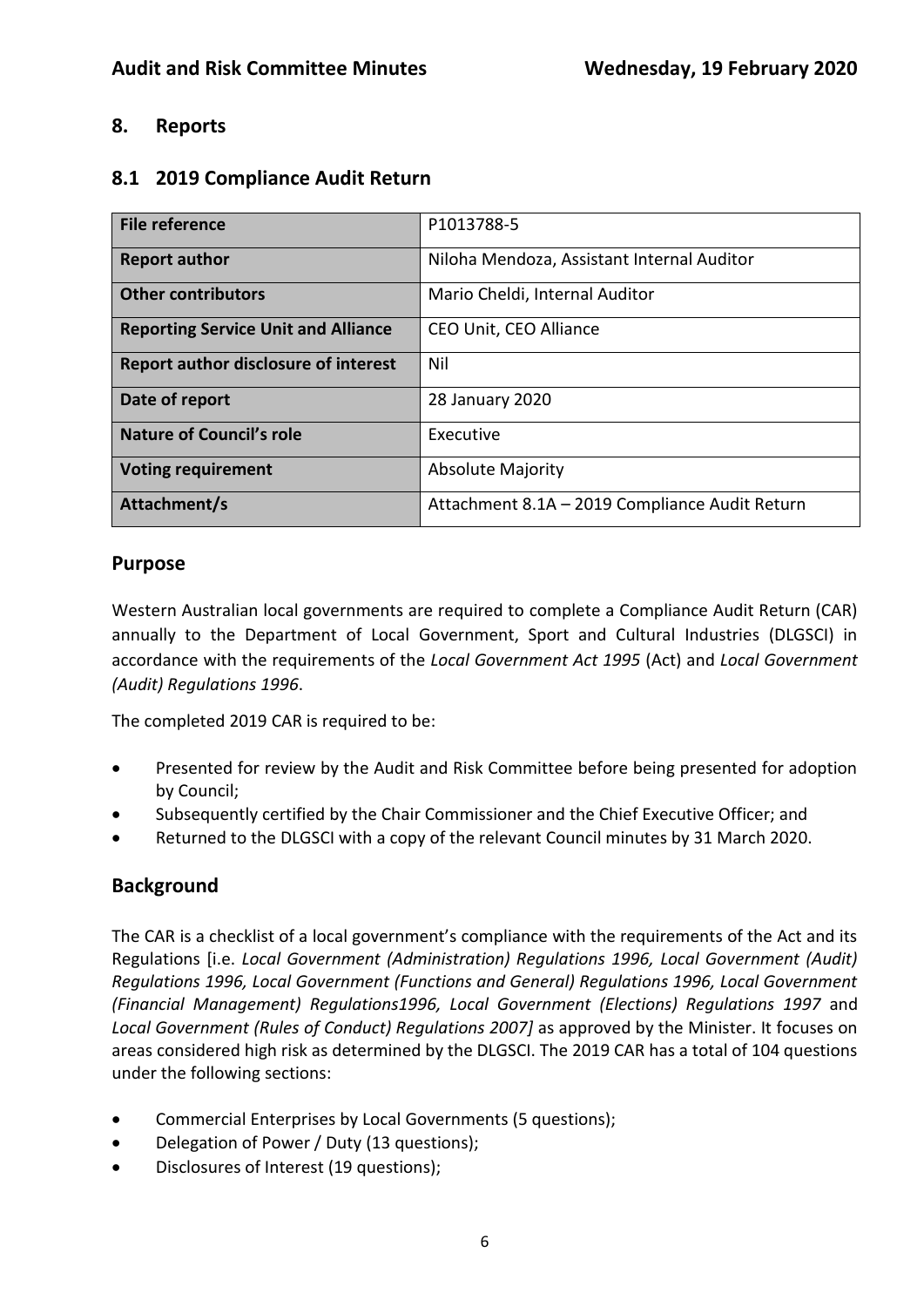- Disposal of Property (2 questions);
- Elections (2 questions);
- Finance (14 questions);
- Integrated Planning and Reporting (7 questions);
- Local Government Employees (5 questions);
- Official Conduct (6 questions);
- Optional Questions (4 questions); and
- Tenders for providing Goods and Services (27 questions).

This Compliance Audit covers the period 1 January to 31 December 2019.

### **Details**

The Compliance Audit has been undertaken as an internal audit, sourcing evidence of compliance through the City's record keeping system and where required, through additional information held by respective service units. Each legislative requirement listed on the 2019 CAR has been examined either wholly or by sample, dependent on the volume of activity and known risk factors.

This approach has been successful in achieving a more rigorous assessment of the City's compliance whilst facilitating identification of opportunities for improvement. It is important to note that where a sample has been examined the audit results are based only on that sample.

The completed 2019 CAR is provided as Attachment 8.1A.

The following is a summary of sections reviewed as part of the 2019 CAR and includes a description of instances of non-compliances.

#### **Commercial Enterprises by Local Governments**

There was one instance of non-compliance identified during the audit period for this section of the 2019 CAR. This instance refers to question 1 below.

**Question 1:**  s3.59(2)(a)(b)(c) F&G Reg 7,9 *Has the local government prepared a business plan for each major trading undertaking in 2019?*

The City had prepared and given Statewide public notice for a business plan for City of Perth Parking (CPP) in 2018. However, this plan was not endorsed by Council in Ordinary Council Meeting (OCM) held on 31 July 2018 item 13.4. As per OCM 30 July 2019 Item 13.18 the reappointed CEO is to "Deliver a business plan for the City of Perth Off Street Parking business (by 31 December 2020)".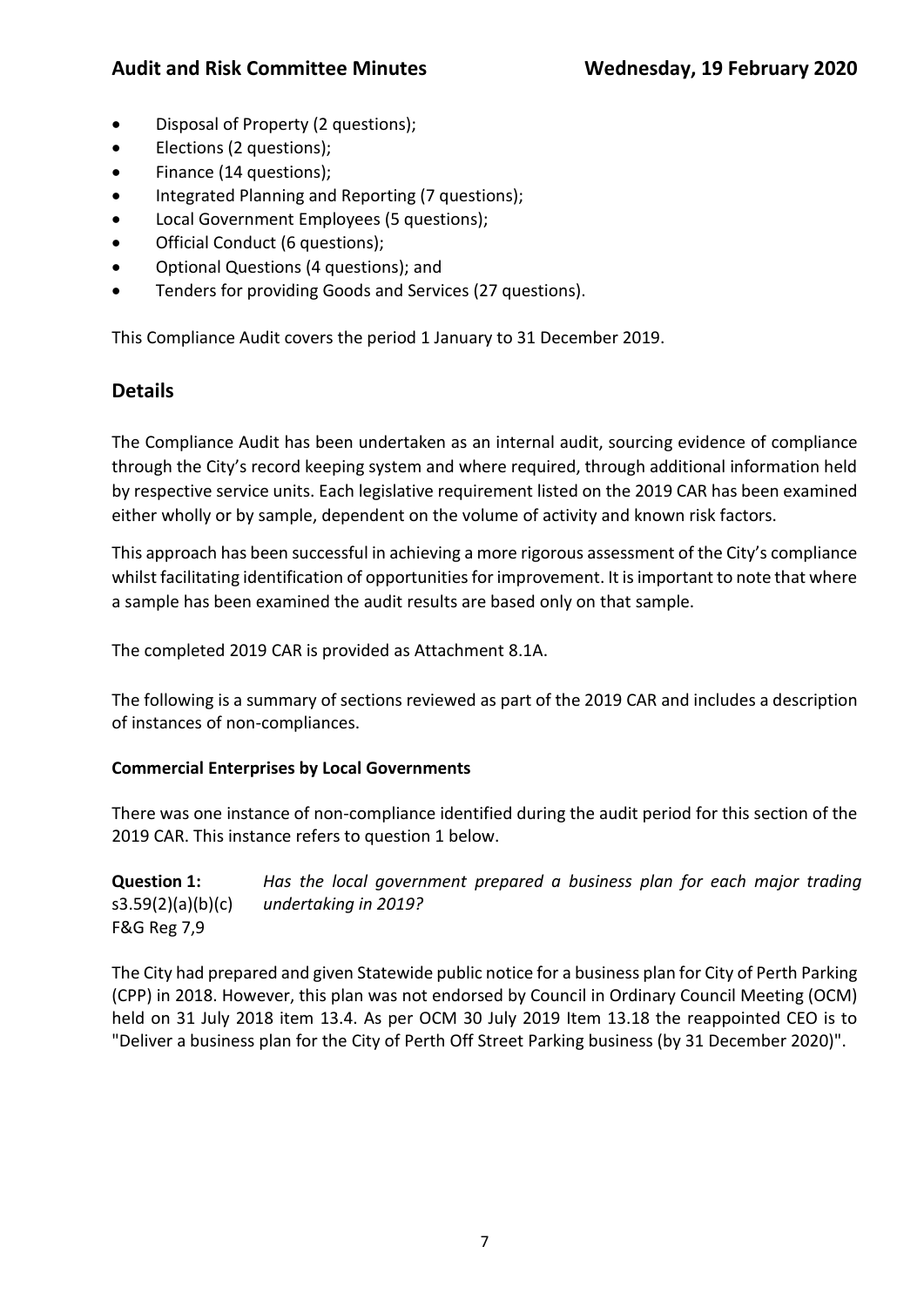### **Delegation of Power / Duty**

There were no non-compliances identified during the audit period for this section of the CAR.

#### **Disclosures of Interest**

There were two instances of non-compliance identified during the audit period for this section of the 2019 CAR. These instances refer to questions 7 and 13 below.

**Question 7:** s5.75(1) Admin Reg 22 Form 2 *Was a primary return lodged by all newly designated employees within three months of their start day?*

One instance of non-compliance whereby a newly designated employee (from 5 August 2019) did not lodge a primary return within the required three month period (late lodgement).

Since July 2019 the Governance Unit has relied upon a staff movements report to be produced from the HRIS human resources system (implemented on 1 July 2019) to identify employees required to complete a Primary/Annual Return. It was confirmed that the employee in question did not appear on the HRIS staff movements report provided to Governance Unit for July and August 2019 due to these reports not being correctly configured at this time.

This instance has been communicated to the Governance Coordinator and a Primary Return for the abovementioned employee was obtained on 12 December 2019.

**Question 13:**  s5.89A Admin Reg 28A *Did the CEO keep a register of gifts which contained a record of disclosures made under section 5.71A, in the form prescribed in Administration Regulation 28A?*

The current City's Register of Gifts was found not to be in the form prescribed in Administration Regulation 28A (amended legislation listed below came into operation on 19 October 2019) due to the following issues:

• Current register contains detailed street addresses of individuals providing gifts. Regulation 28A of the *Local Government (Administration) Regulations 1996* requires that "In the version of the register of gifts published under section 5.89A(5) information about individuals' addresses must be modified as required by section 5.89A(5A)".

Section 5.89A(5A) states "The version of the register published under subsection (5) must not, in the case of a disclosure about a gift made by an individual, include the address disclosed under section 5.87C(3)(b) and must instead include the town or suburb mentioned in the address".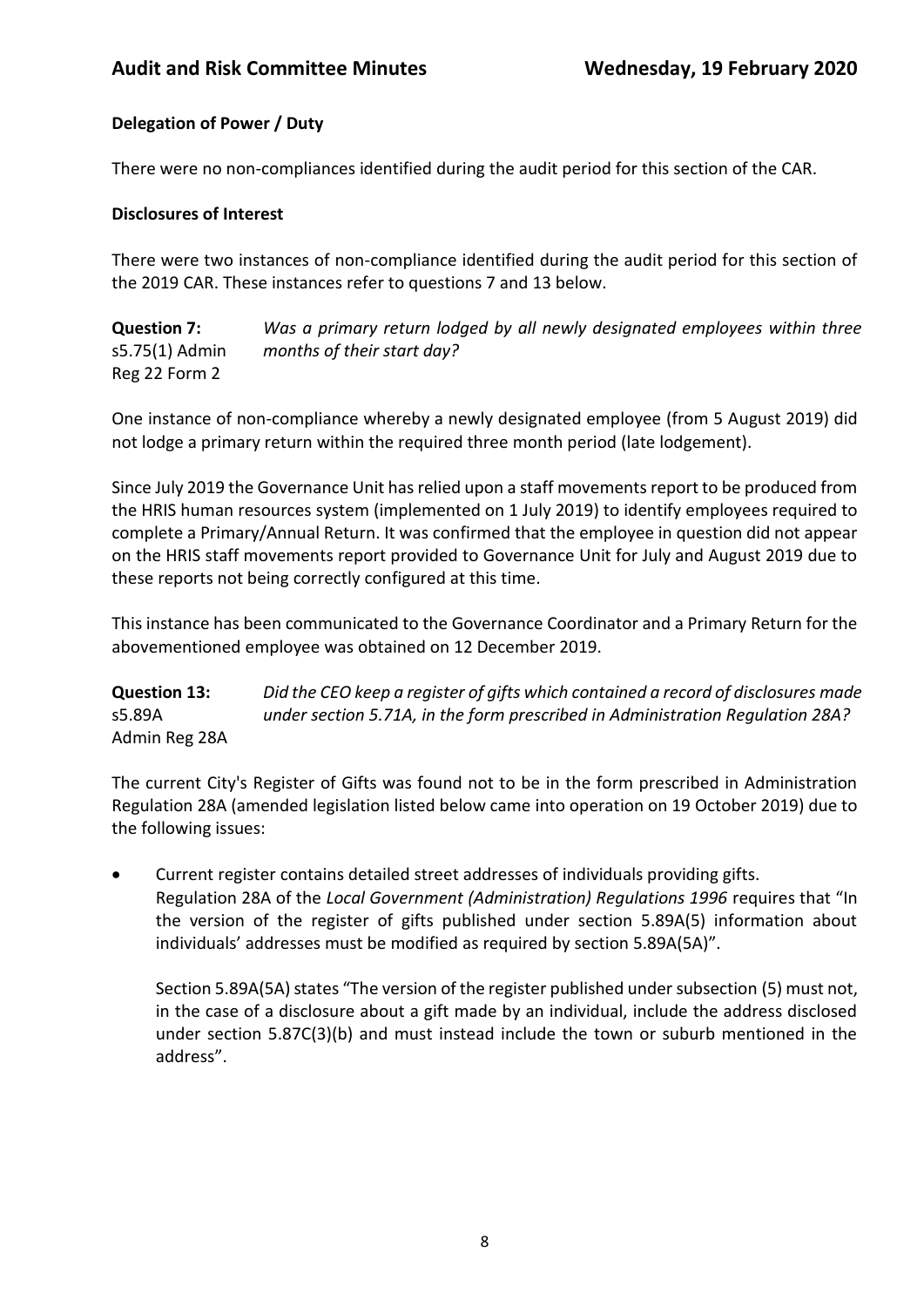• Current register does not contain a column for recording excluded gift details as per section 5.62(1B) i.e. the date of the approval and the reasons for the approval as required under section 5.89A(2B) of the Act and in the form of Form 4 as per regulation 28A of the *Local Government (Administration) Regulations 1996.* Excluded gifts are required to be approved in accordance with a policy for attendance at events as per section 5.90A of the Act.

According to section 5.90A(2) of the Act "A local government must prepare and adopt a policy that deals with matters relating to the attendance of council members and the CEO at events, including:

- (a) the provision of tickets to events [a concert, conference, function, sporting event, an occasion of a kind prescribed as per legislation]; and
- (b) payments in respect of attendance; and
- (c) approval of attendance by the local government and criteria for approval; and
- (d) any prescribed matter [ includes excluded gifts as per Administration Regulation 20B]".

The above mentioned policy has not been prepared and adopted by Council.

The above issues have been confirmed with relevant Governance Unit staff who have agreed to amend the City's Register of Gifts accordingly as well as develop the above mentioned policy by June 2020.

#### **Disposal of Property**

There were no non-compliances identified during the audit period for this section of the CAR.

#### **Elections**

There were no non-compliances identified during the audit period for this section of the CAR.

#### **Finance**

There was one instance of non-compliance identified during the audit period for this section of the CAR. This instance refers to question 12 below.

**Question 12**  Audit Reg 7 *Did the agreement between the local government and its auditor include a plan for the audit?*

In accordance with regulation 7 of the *Local Government (Audit) Regulations 1996,* an agreement between a local government and its auditor is to include the following requirements:

- Objectives of the audit;
- Scope of the audit;
- Plan for the audit;
- Remuneration/expenses to be paid to the auditor; and
- The method to be used by the local government to communicate with, and supply information to, the auditor.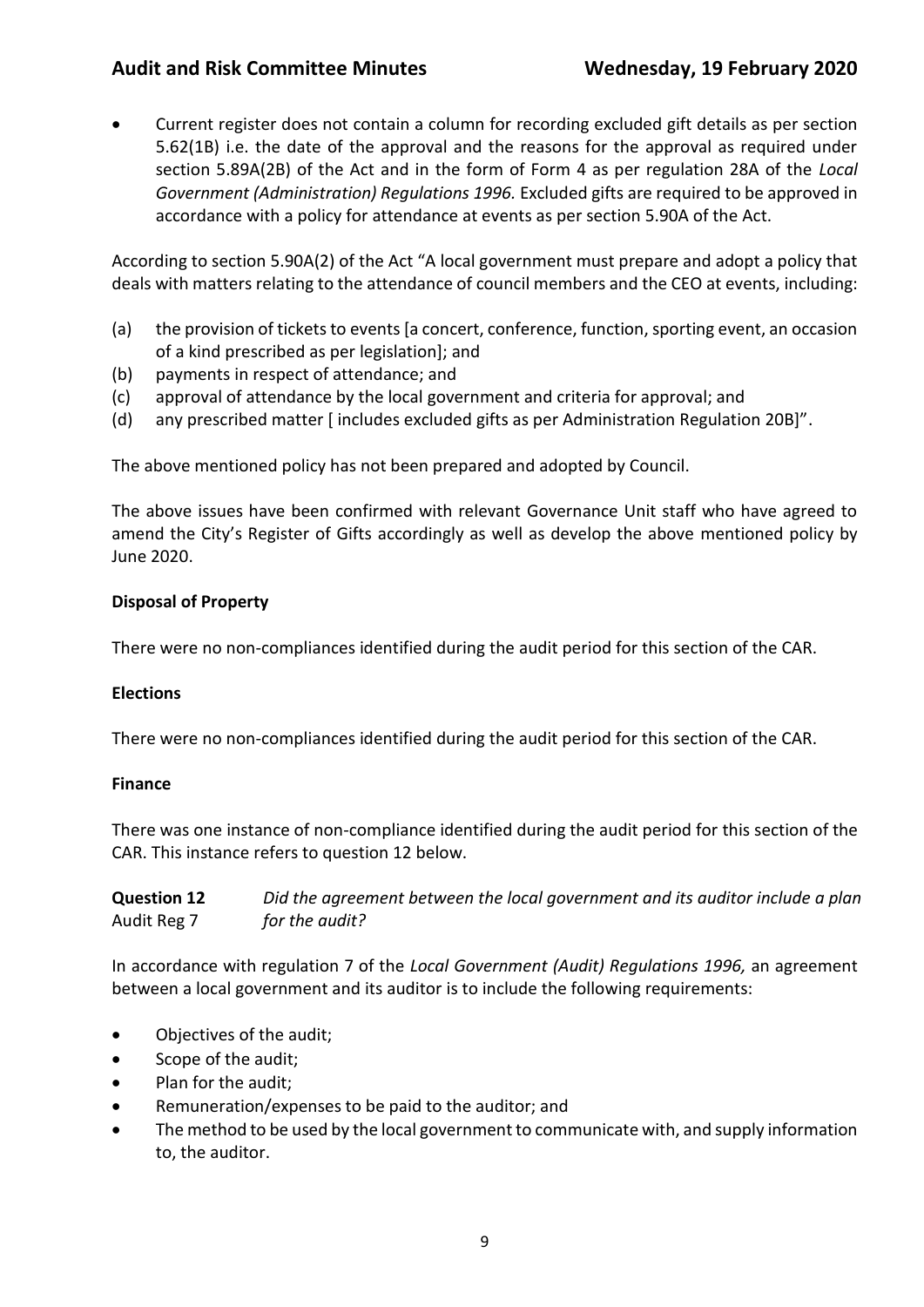The above requirements except for the plan for the audit were provided within an "Arrangement for the Audit of the Annual Financial Report of the City of Perth" letter by the City's auditor, Office of the Auditor General (OAG). This letter applies to the audit for the year ended 30 June 2019 as well as subsequent financial years.

A request for an amended Arrangement Letter to include a reference to the plan for the audit was sought from the OAG Director responsible for the City of Perth financial audit by the City's Senior Financial Accountant on 20 December 2019. To date, no response has been received from the OAG Director. This issue is being followed up by the Internal Audit Team.

Despite no mention of the plan for the audit within the above mentioned letter (agreement), Ernst & Young (appointed external audit contractor by the Auditor General) provided an Audit Plan report for the year ended 30 June 2019 to the Finance Unit (not to the Audit and Risk Committee as required by the Terms of Reference for this committee).

#### **Integrated Planning and Reporting**

There was one instance of non-compliance identified during the audit period for this section of the CAR. This instance refers to question 2 below.

**Question 2**  s5.56 Admin Reg 19DA (4) *Has the local government reviewed the Corporate Business Plan in the 2018- 2019 Financial Year. If Yes, please provide date of Council meeting the review was adopted at?*

Current Corporate Business Plan 2017-2021 was adopted at the Ordinary Council Meeting held on 19 December 2017.

No review of the above mentioned plan in accordance with regulation 19DA (4) of the *Local Government (Administration) Regulations 1996* was undertaken in 2019*.*

A Corporate Business Plan is currently under development by the Strategic Finance team in close collaboration with the Strategy and Risk team. This plan is scheduled for completion by June 2020.

#### **Local Government Employees**

There were no non-compliances identified during the audit period for this section of the CAR.

#### **Official Conduct**

There were no non-compliances identified during the audit period for this section of the CAR.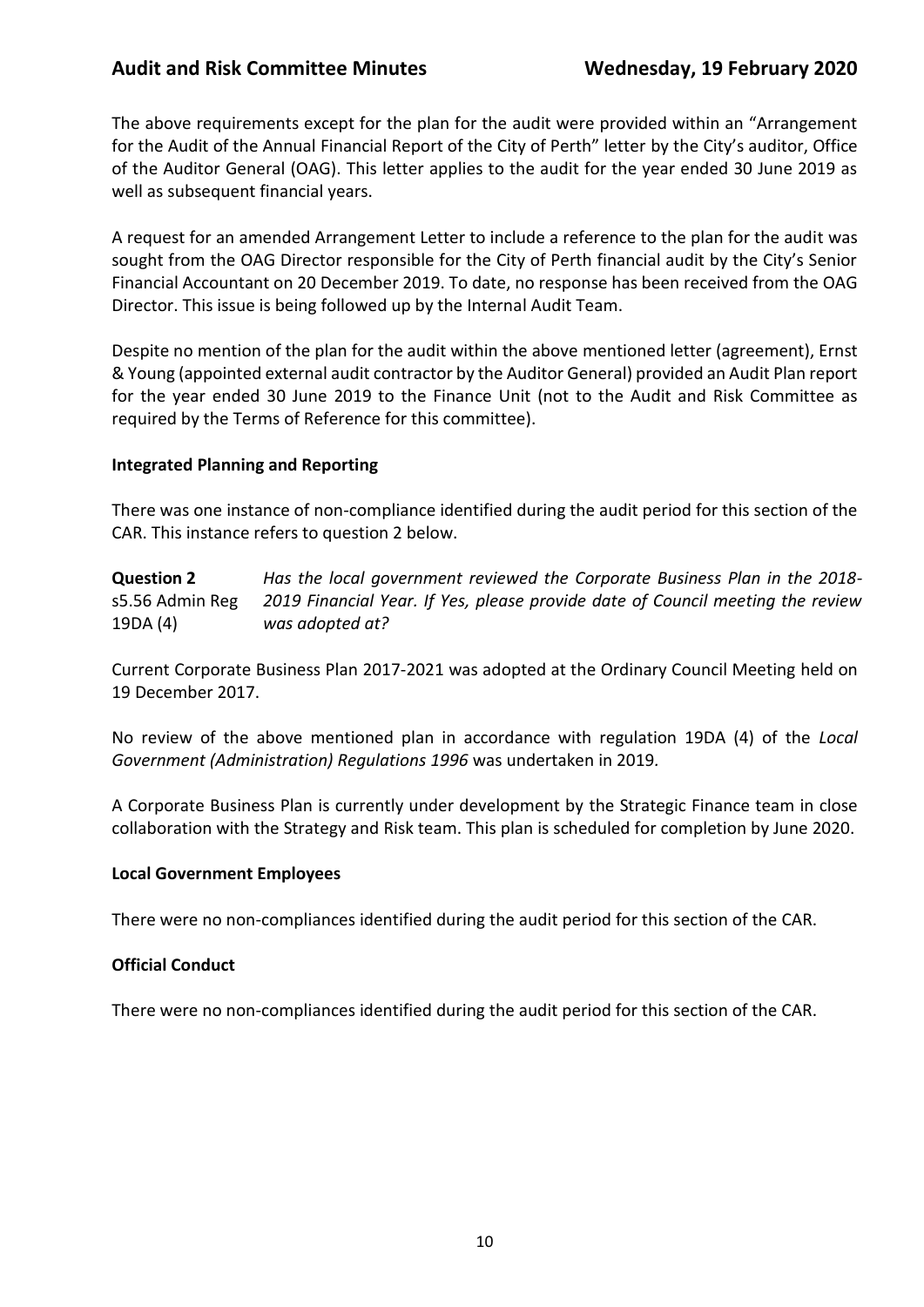#### **Optional Questions**

There were no non-compliances identified during the audit period for this section of the CAR.

#### **Tenders for Providing Goods and Services**

There was one instance of non-compliance identified during the audit period for this section of the CAR. This instance relates to question 1 overleaf.

**Question 1:** s3.57; F&G Reg 11 *Did the local government invite tenders on all occasions (before entering into contracts for the supply of goods or services) where the consideration under the contract was, or was expected to be, worth more than the consideration stated in Regulation 11(1) of the Local Government (Functions & General) Regulations (Subject to Functions and General Regulation 11(2))?*

Audit identified three occasions where the procurement values exceeded the tender threshold of \$150,000 during 2019 as identified within supplier expenditure reports provided for analysis by the Procurement Team.

Procurement/Contracts module within the Finance One system is currently being configured and tested by the Procurement Team with implementation planned for February/March 2020. This module will provide improved reporting and monitoring controls in relation to supplier expenditure.

### **Stakeholder engagement**

The following stakeholders were engaged in relation to this report:

- Chief Executive Officer;
- General Manager Corporate Services;
- Alliance Manager Parking Services;
- Alliance Manager Infrastructure and Assets;
- Alliance Manager Customer Experience;
- Manager Governance;
- Governance Coordinators;
- Governance Officers;
- Paralegal;
- City Records Team;
- Senior Business Analyst;
- Senior Financial Accountant;
- Financial and Systems Accountant;
- Directorate/Assistant Financial Accountant;
- Strategic Procurement Lead;
- Contracts Coordinator Business Development (CPP);
- Category Specialist;
- Payroll Supervisor;
- HR Team;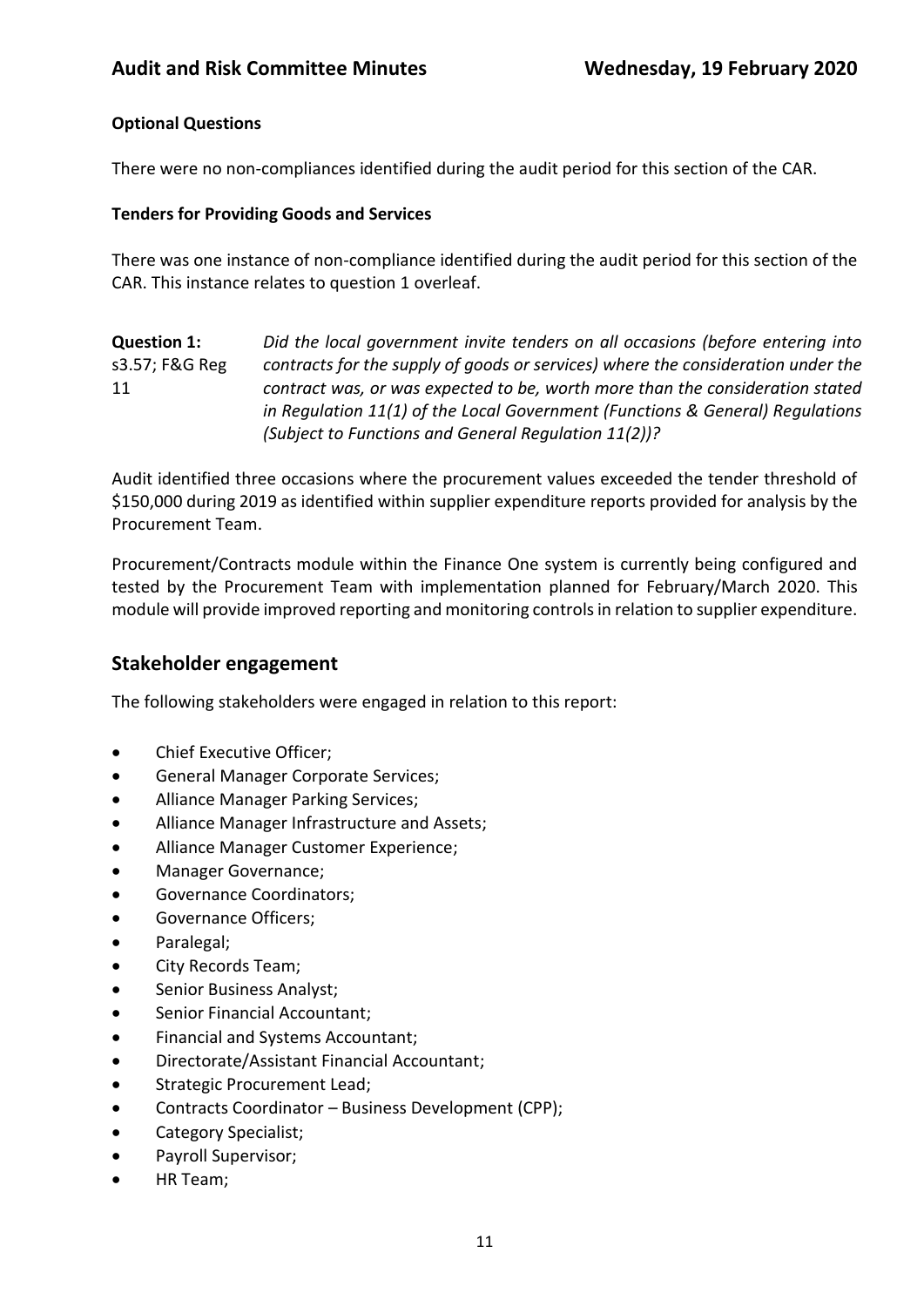- Senior Assets & Leasing Officer;
- Asset Management Specialist;
- Asset and Insurance Accountant;
- Administration Officer Infrastructure & Assets;
- Leasing and Finance Officer;
- Coordinator Library Services;
- Customer Service Officer;
- Senior Sponsorship Officer;
- Obstruction Permits Officer;
- Governance Advisor, Sector Support and Advice at WALGA; and
- Department of Local Government, Sport and Cultural Industries (LG Hotline).

### **Strategic alignment**

#### Strategic Community Plan

This item addresses the community's vision for the future and specifically the following Aspiration and Strategic Objective(s) contained in the Strategic Community Plan 2019 – 2029:

| <b>Aspiration:</b>          | Performance                                                    |
|-----------------------------|----------------------------------------------------------------|
| <b>Strategic Objective:</b> | 5.6 - Decision-making that is ethical, informed and inclusive. |

This report provides assurance that the City is working to deliver good governance in line with the abovementioned strategic objective.

### **Legal and statutory implications**

Completion of the CAR assesses whether the City is meeting its key legislative requirements as determined by the DLGSCI.

Non-completion of the CAR is a breach of the section 7.13(1)(i) of the *Local Government Act 1995* as well as regulation 14 and 15 of the *Local Government (Audit) Regulations 1996.* 

#### Connection with mandates in the *City of Perth Act 2016*

8(1)(a) - to provide for the good government of persons in the City of Perth, including residents, ratepayers and visitors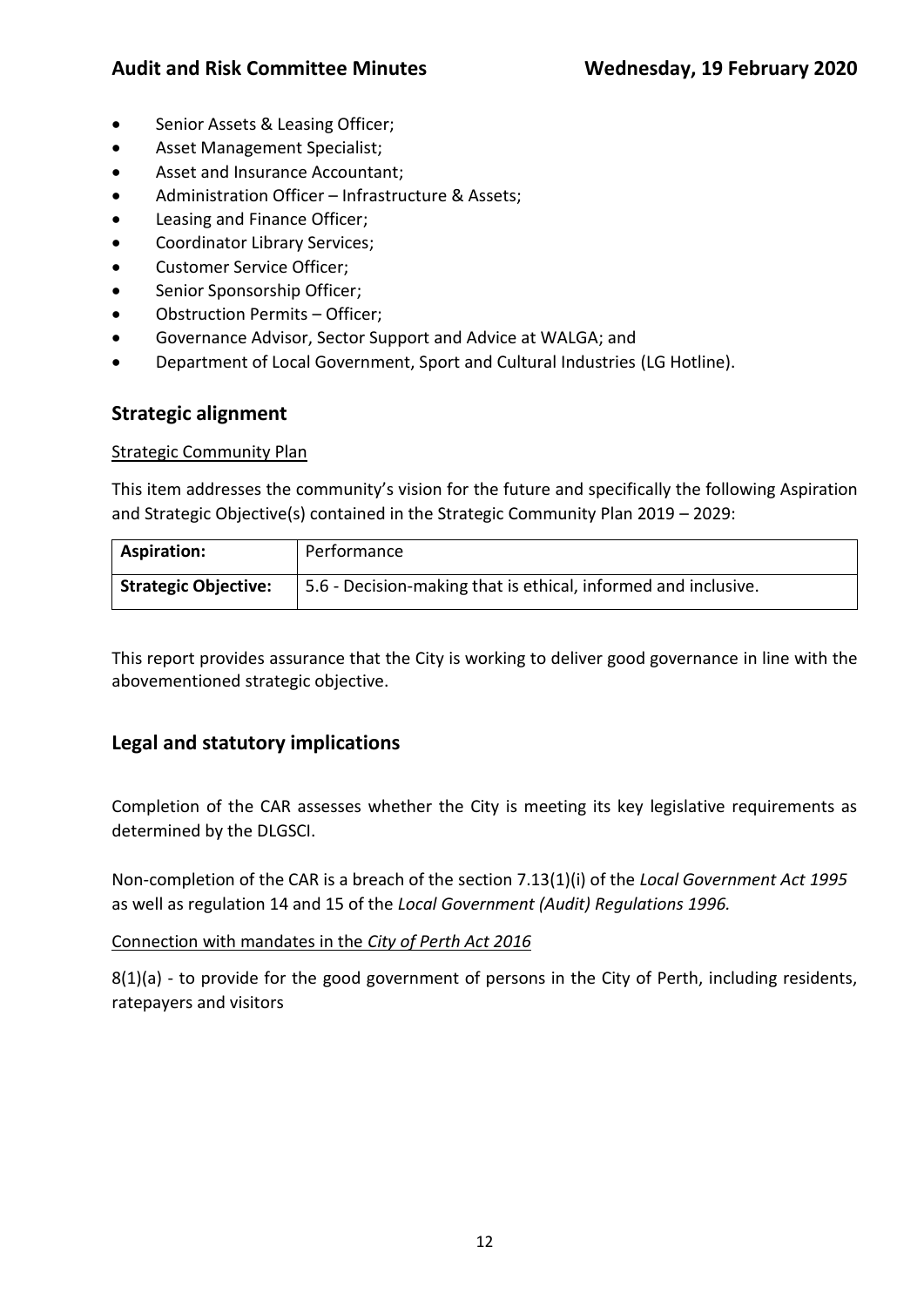### **Risk implications**

| <b>Impact of decision</b> |        |  |
|---------------------------|--------|--|
| Organisation              | High   |  |
| Community                 | Medium |  |

| <b>Risk domain</b>           | Consequence | Likelihood | <b>Risk rating</b> |
|------------------------------|-------------|------------|--------------------|
| Service                      | Minor       | Likely     | Medium             |
| Delivery/Strategic           |             |            |                    |
| Objectives                   |             |            |                    |
| Legal and                    | Moderate    | Likely     | High               |
| Regulatory/Ethical           |             |            |                    |
| Reputation and               | Minor       | Possible   | Medium             |
| <b>External Stakeholders</b> |             |            |                    |

The decision to approve the CAR has a high impact for the organisation. Failure to obtain this approval results in a breach of the Act and *Local Government (Audit) Regulations 1996*. In addition, existing risk ratings for the above mentioned risk domains may be adversely affected.

## **Approval implications**

As mentioned above, if Council does not adopt the completed 2019 CAR and submit to the DLGSCI by 31 March 2020 then the City will not comply with the requirements of the Act and its Audit Regulations.

### **Financial implications**

There are no financial implications related to this report.

### **Policy references**

19.1 - Risk Management

### **Comments**

The following table provides a comparative summary of the City's compliance per sections of the CAR for the 2017, 2018 and 2019 calendar years.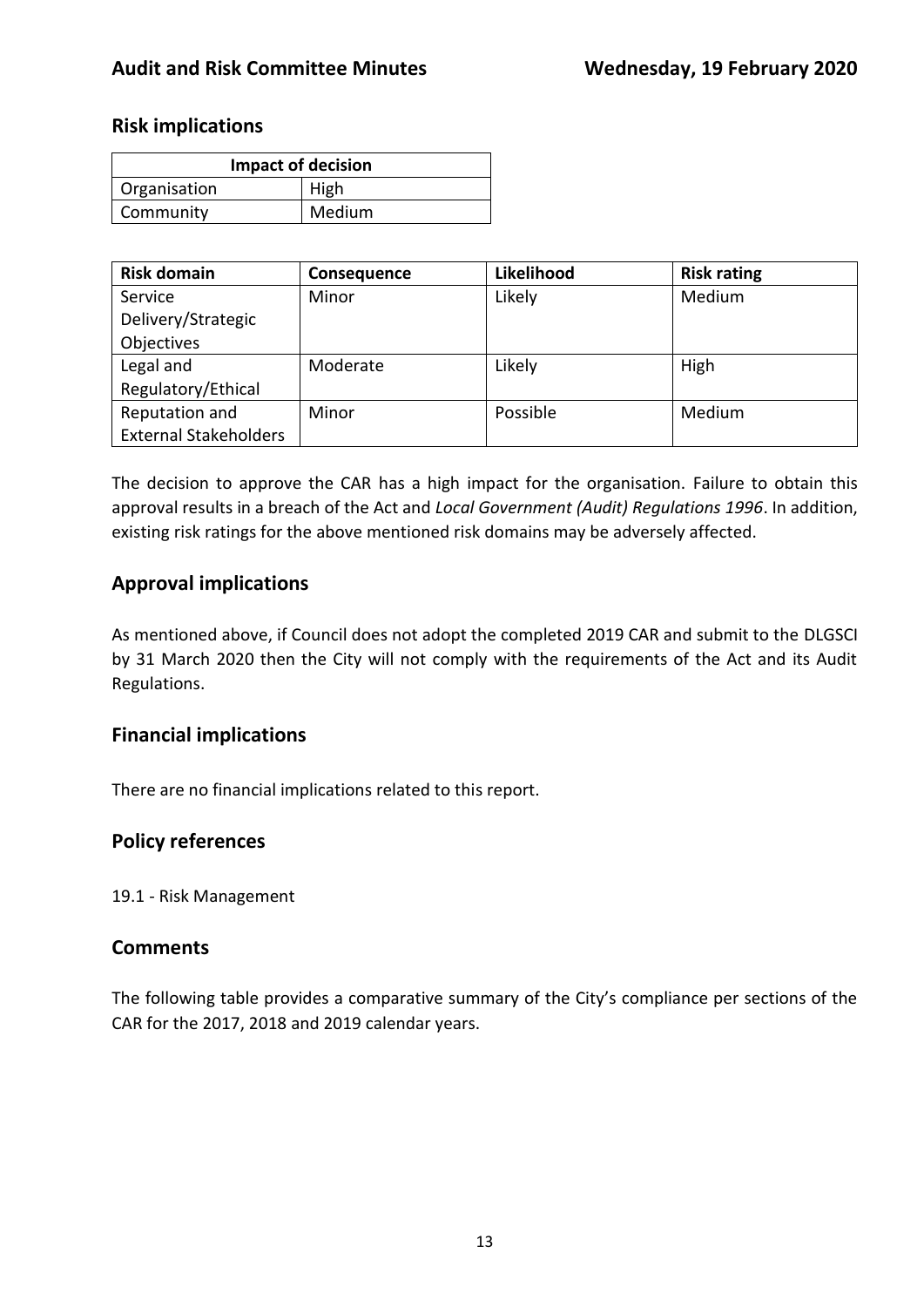| <b>Section of the CAR</b>                          | <b>Non-compliances (Questions)</b><br><b>Reported</b> |      |      |
|----------------------------------------------------|-------------------------------------------------------|------|------|
|                                                    | 2017                                                  | 2018 | 2019 |
| <b>Commercial Enterprises by Local Governments</b> |                                                       |      |      |
| Delegation of Power / Duty                         |                                                       |      | O    |
| Disclosure of Interest                             | 5                                                     | 3    | 2    |
| <b>Disposal of Property</b>                        |                                                       |      | 0    |
| <b>Elections</b>                                   |                                                       |      | ი    |
| Finance                                            | 1                                                     |      |      |
| Integrated Planning and Reporting                  |                                                       | n    |      |
| <b>Local Government Employees</b>                  |                                                       |      | ი    |
| <b>Official Conduct</b>                            |                                                       | n    | n    |
| <b>Optional Questions</b>                          |                                                       |      | ი    |
| <b>Tenders for Providing Goods and Services</b>    |                                                       |      |      |
| Totals                                             |                                                       | 9    | 6    |

Note: The shaded boxes above denote section of the CAR not included for that year.

A comparison between 2017, 2018 and 2019 results show a gradual decrease in a number of noncompliances reported via the CAR.

Each of the non-compliances reported in the 2019 CAR have been discussed and confirmed with relevant staff.

The cooperation and assistance received from various staff to enable the completion of the 2019 CAR is appreciated.

### **Officer Recommendation**

That Council ADOPTS the completed 2019 Compliance Audit Return as detailed in Attachment 8.1A for certification by the Chair Commissioner and the Chief Executive Officer in accordance with Regulation 15(2) of the *Local Government (Audit) Regulations 1996*.

### **Amendment and Committee Resolution**

**Moved:** Commissioner Kosova **Seconded:** Commissioner McMath

That the Audit and Risk Committee recommends to Council that Council ADOPTS the completed 2019 Compliance Audit Return as detailed in Attachment 8.1A for certification by the Chair Commissioner and the Chief Executive Officer in accordance with Regulation 15(2) of the *Local Government (Audit) Regulations 1996*, subject to further detail and context being provided in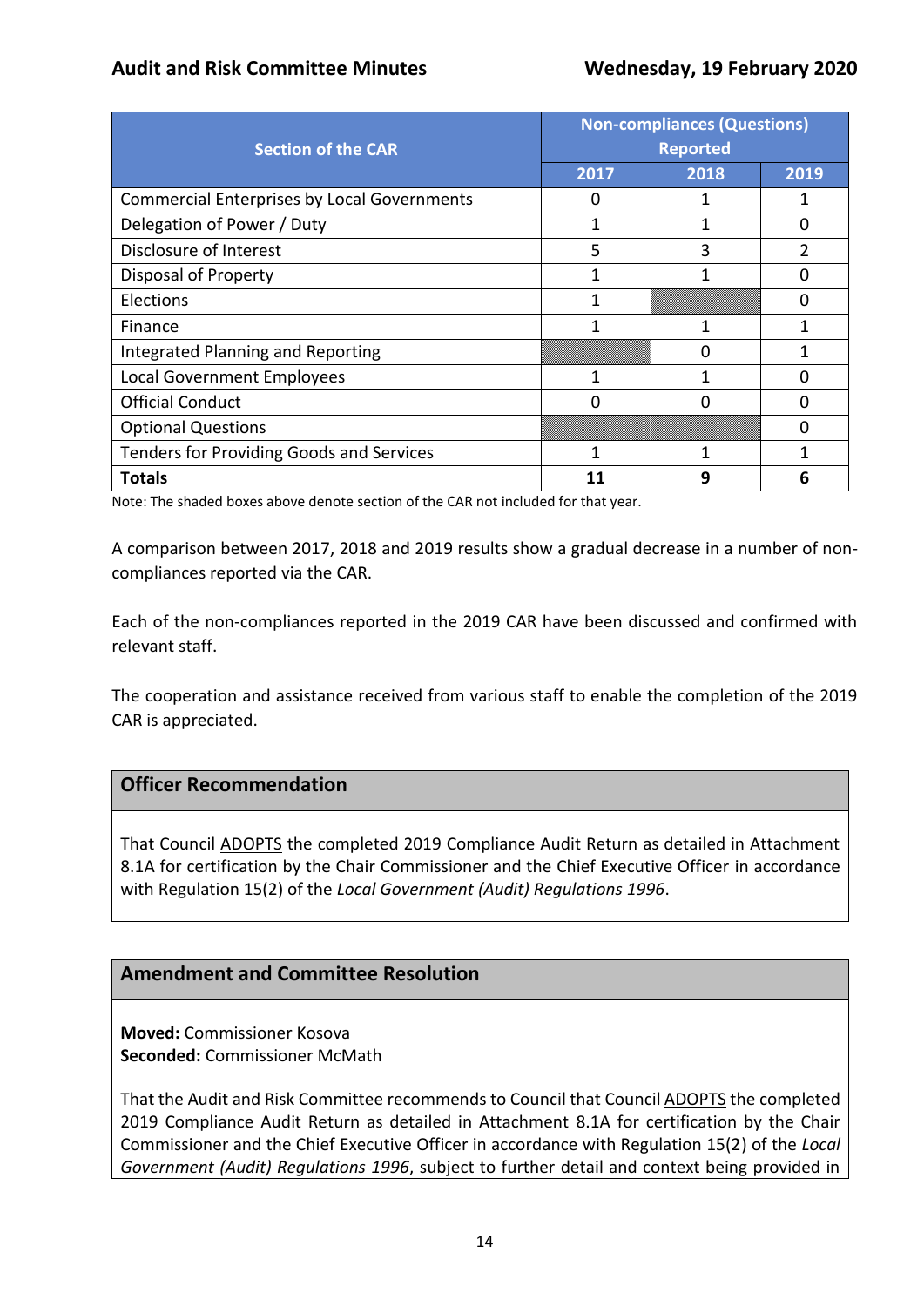response to the following questions to better articulate the actions taken by the City to address the issues identified:

- 1. Commercial Enterprises by Local Governments Question 1;
- 2. Disclosures of Interest Questions 4 and 7;
- 3. Finance Question 12; and
- 4. Tenders for Providing Goods and Services Question 1.

### **CARRIED 2 / 0**

**For:**  Commissioner Kosova Commissioner McMath

**Against:** 

Nil

#### **Reason:**

To provide additional context and outline the actions taken by the City to address the issues raised in the Compliance Audit Return.

**4.50pm** The General Manager Infrastructure and Operations entered the meeting.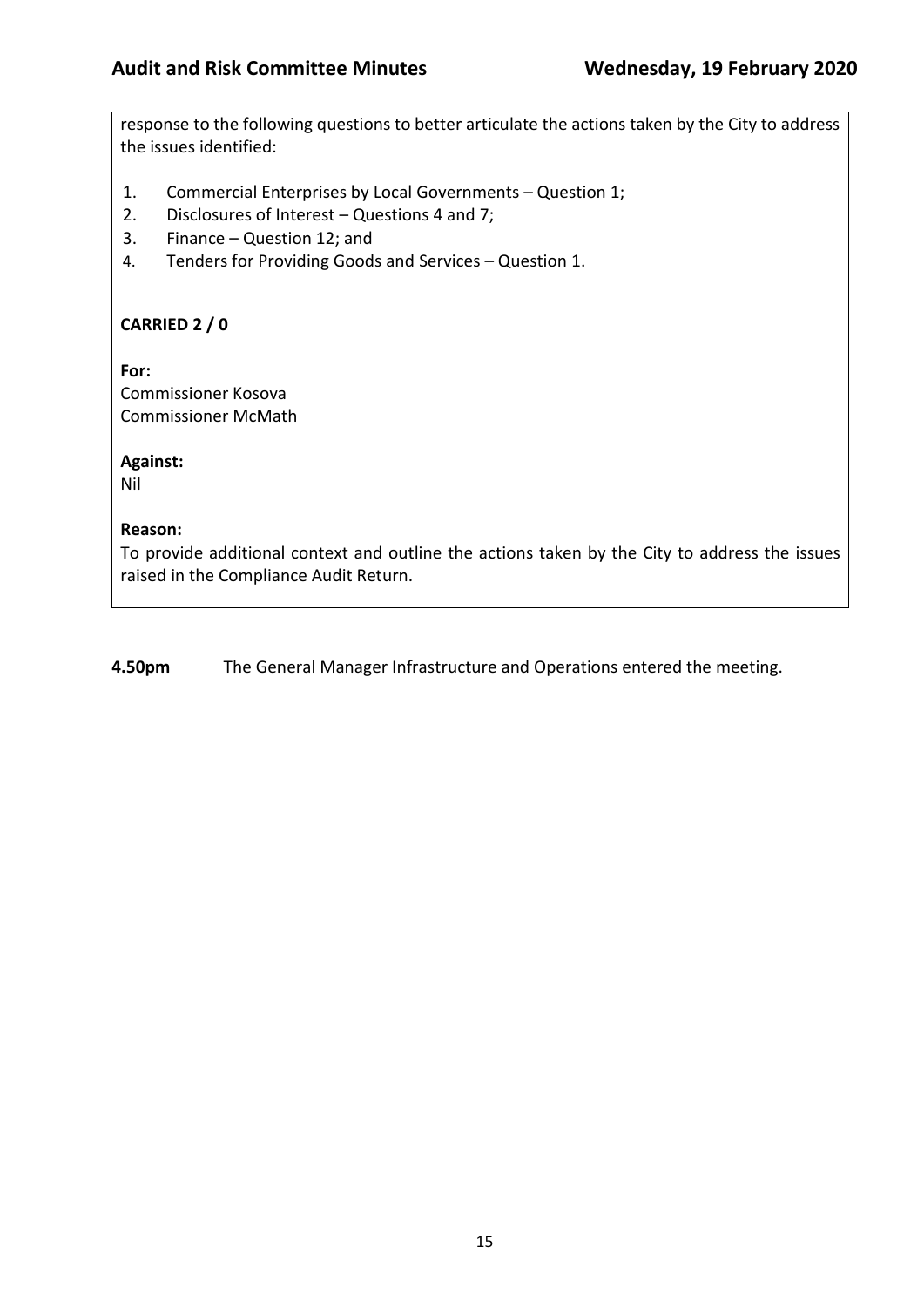**8.2 Internal Audit Plan 2019/20 – Validation of Key Risk Mitigation Strategies Review January 2020**

| File reference                              | P1026043-2                                       |
|---------------------------------------------|--------------------------------------------------|
| <b>Report author</b>                        | Mario Cheldi, Internal Auditor                   |
| <b>Other contributors</b>                   | Nil                                              |
| <b>Reporting Service Unit and Alliance</b>  | CEO Unit, CEO Alliance                           |
| <b>Report author disclosure of interest</b> | Nil                                              |
| Date of report                              | 28 January 2020                                  |
| <b>Nature of Council's role</b>             | Executive                                        |
| <b>Voting requirement</b>                   | Simple Majority                                  |
| Attachment/s                                | Attachment 8.2A - Analysis of key risks reviewed |

#### **Purpose**

Approval of the Validation of Key Risk Mitigation Strategies Review January 2020 completed in accordance with the Internal Audit Plan 2019/20.

### **Background**

The idea for this review was first proposed by the former External Member of the Audit and Risk Committee in April 2016 during the seeking of potential audit areas for inclusion within the 2016/17 Internal Audit Plan.

Recognition of the value of this review has resulted in its inclusion within the Internal Audit Plans for 2016/17, 2017/18, 2018/19 and 2019/20 as approved by the Audit and Risk Committee and Council.

This January 2020 review is the fourth instalment of this review which was previously titled, Validation of Critical/Major Risk Mitigation Strategies Review.

Completion of this review is supported by two Organisational Risk Management Maturity Assessments undertaken in recent years by Local Government Insurance Services (LGIS) Risk Management and Riskwest in 2016 and 2018 respectively. Each of these assessments has recommended the implementation of assurance plans to ensure the effectiveness of risk management processes, controls and treatments.

Undertaking this review meets the requirement for implementation of the above mentioned assurance plans.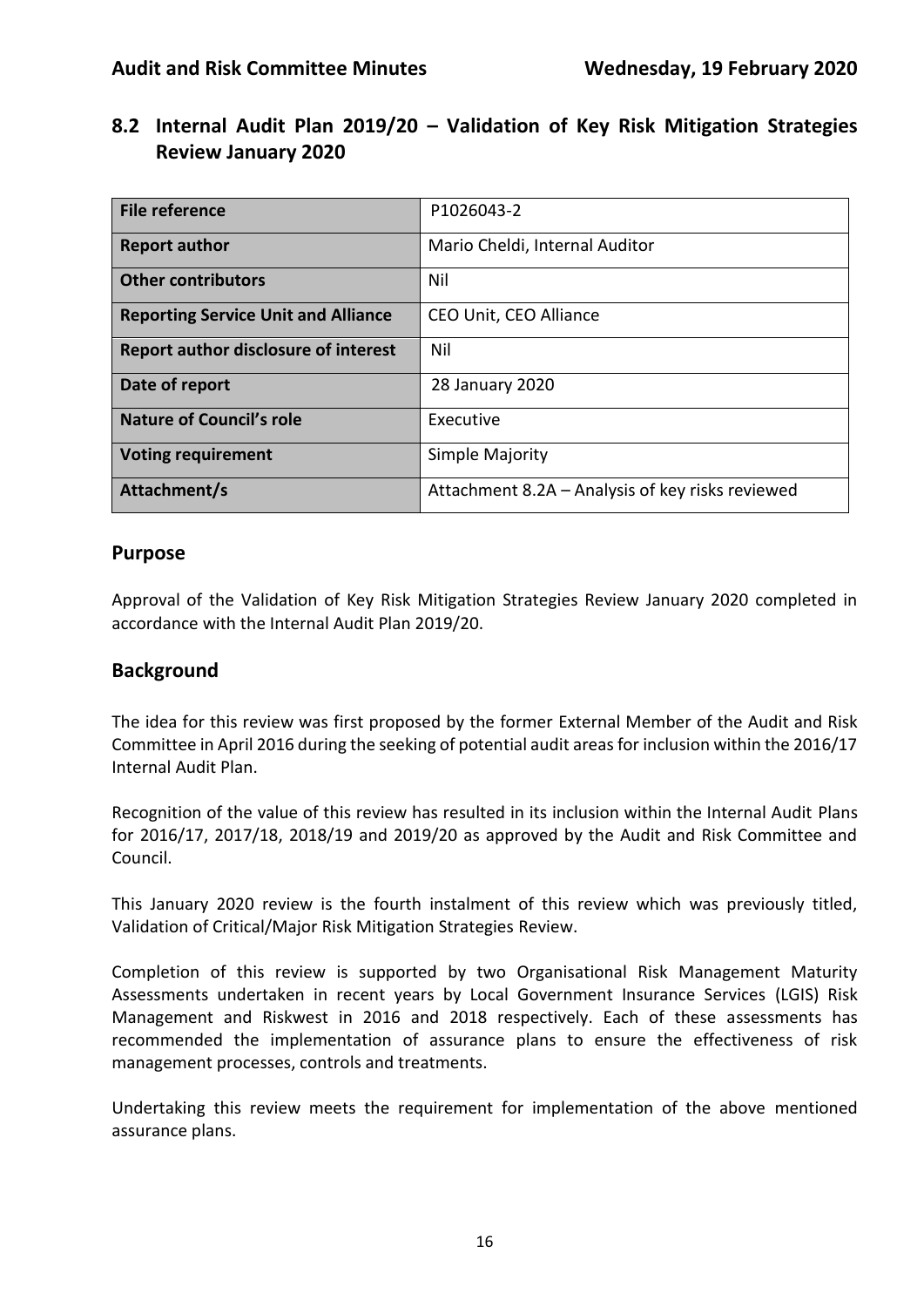# **Details**

### Objective

The objective of this review is to obtain evidence to provide assurance that mitigation strategies (treatment actions) for key risks of the City are in progress and being adequately resourced (budget and staff).

### Scope

As per the City's Risk Management Framework the highest rating to be assigned to a risk is extreme. The Risk Management Quarterly Update Report presented at the last Audit and Risk Committee meeting held on 19 November 2019 shows five extreme rated risks as follows:

- Risk ID 101 Procurement\*;
- Risk ID SR 1 Strategic Direction;
- Risk ID SR 2 Financial Sustainability;
- Risk ID SR 5 Homelessness; and
- Risk ID SR 6 Integrated Financial Systems.

Each of the above risks were examined in this review. Risk ID 101 is an operational risk while the remainder of the above risks are strategic risks.

\*In December 2019 Risk ID 101 Procurement was reassessed by the Corporate Strategy and Risk Advisor (assumed the risk management coordination role within the City in November 2019 from the previously employed Risk Management Coordinator). This reassessment has resulted in the risk rating for Risk ID 101 being downgraded from extreme to high and controls effectiveness upgraded from inadequate to adequate.

The focus of this review was on mitigation strategies (treatment actions) in place to address the above key risks of the City.

#### Approach

The following steps were undertaken in completing this review:

- Details of key risks as described above were obtained from the latest available Risk Management Quarterly Update Report (November 2019) as produced by the Risk Management Team;
- Confirmation of these key risks and the validity of their inclusion within this review was obtained from the Corporate Strategy and Risk Advisor;
- Progress on recorded mitigation strategies (treatment actions) for each of the above key risks was researched and reviewed. This involved discussions with officers responsible for implementing treatment actions for each of the key risks as well as review of relevant documentation;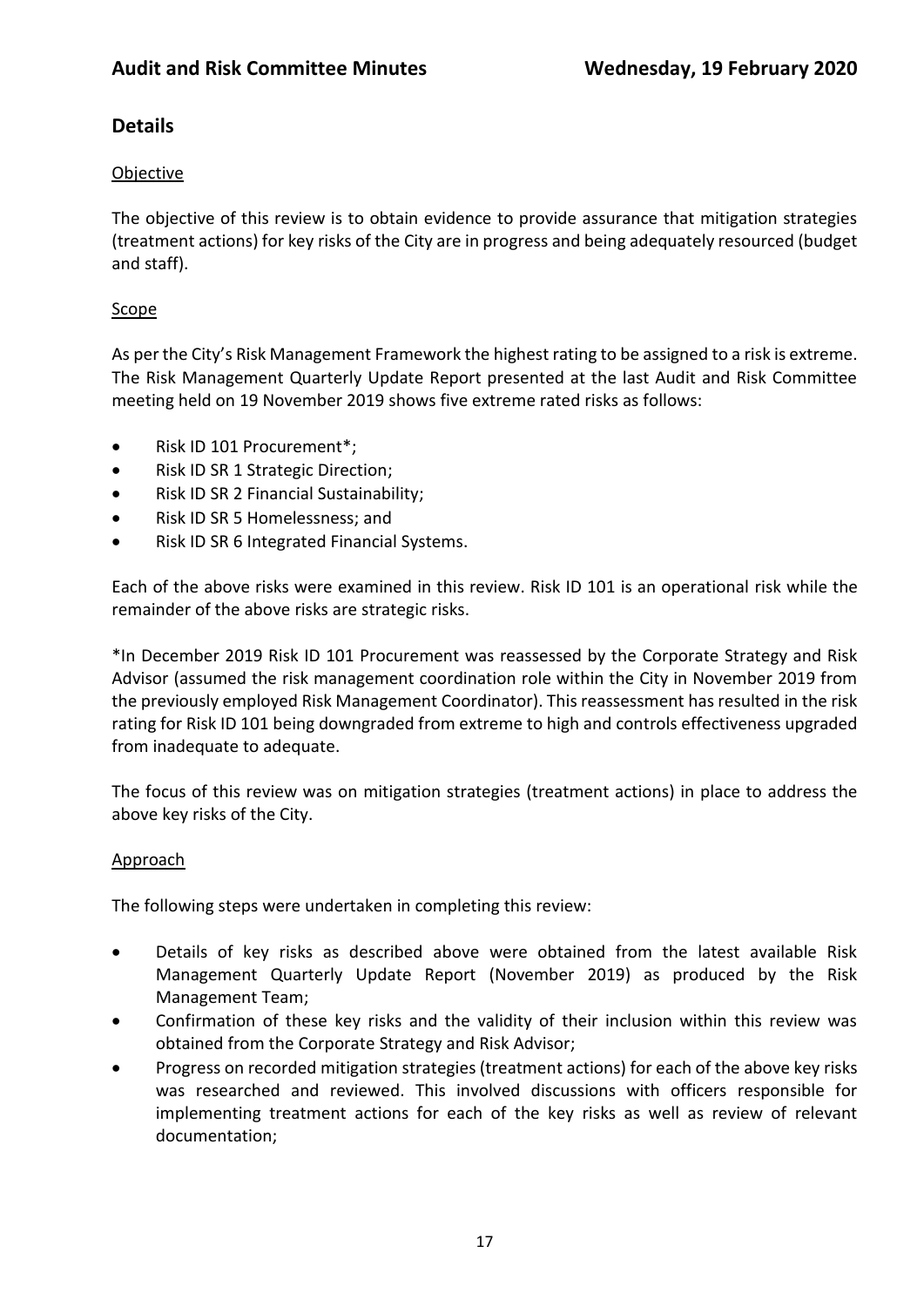- Monitoring on the progress of implementation of treatment actions was carried out. This monitoring was undertaken up until late January 2020 to enable this report to be included within the agenda for the 19 February 2020 Audit and Risk Committee meeting;
- Findings in relation to the key risks reviewed were documented within Attachment 8.2A;
- These findings were discussed and agreed with the Corporate Strategy and Risk Advisor;
- This report was then drafted summarising the review undertaken; and
- The final report will be included in the agenda for the Audit and Risk Committee Meeting to be held on 19 February 2020.

#### Conclusion

Evidence was obtained to provide assurance that mitigation strategies (treatment actions) for key risks of the City are in progress and being adequately resourced (budget and staff).

#### Analysis

Attachment 8.2A (Analysis of key risks reviewed) shows risk assessment information within tables for each of the City's key risks. This information was accessed from the Risk Management Quarterly Update (November 2019) as produced by the Risk Management Team.

The progress of implementation of treatment actions for each of the key risks examined in this review is summarised within Attachment 8.2A under the heading of "Validation of Treatment Actions".

Treatment actions for the key risks examined are largely major initiatives underway by the organisation. This includes the Procurement Transformation Plan (Risk ID 101 Procurement), Corporate Recovery Implementation Plan (Risk ID SR 1 Strategic Direction and Risk ID SR 2 Financial Sustainability), Finance Transformation Plan (Risk ID SR 2 Financial Sustainability and Risk ID SR 6 Integrated Financial Systems) and Homelessness Response (Risk ID SR 5 Homelessness). As described within Attachment 8.2A under the heading of "Validation of Treatment Actions" these treatment actions are not fully implemented at the time of this review. As a result, no reduction in the risk ratings or improvement in the effectiveness of existing controls (as per the abovementioned risk assessment information) is considered warranted at the time of this review for each of the key risks examined.

### **Stakeholder engagement**

Engagement with the following internal stakeholders was undertaken in relation to this report.

- Corporate Strategy and Risk Advisor;
- Strategic Procurement Lead;
- Project Director Corporate Recovery;
- Project Director Strategic Finance; and
- Alliance Manager Community Services.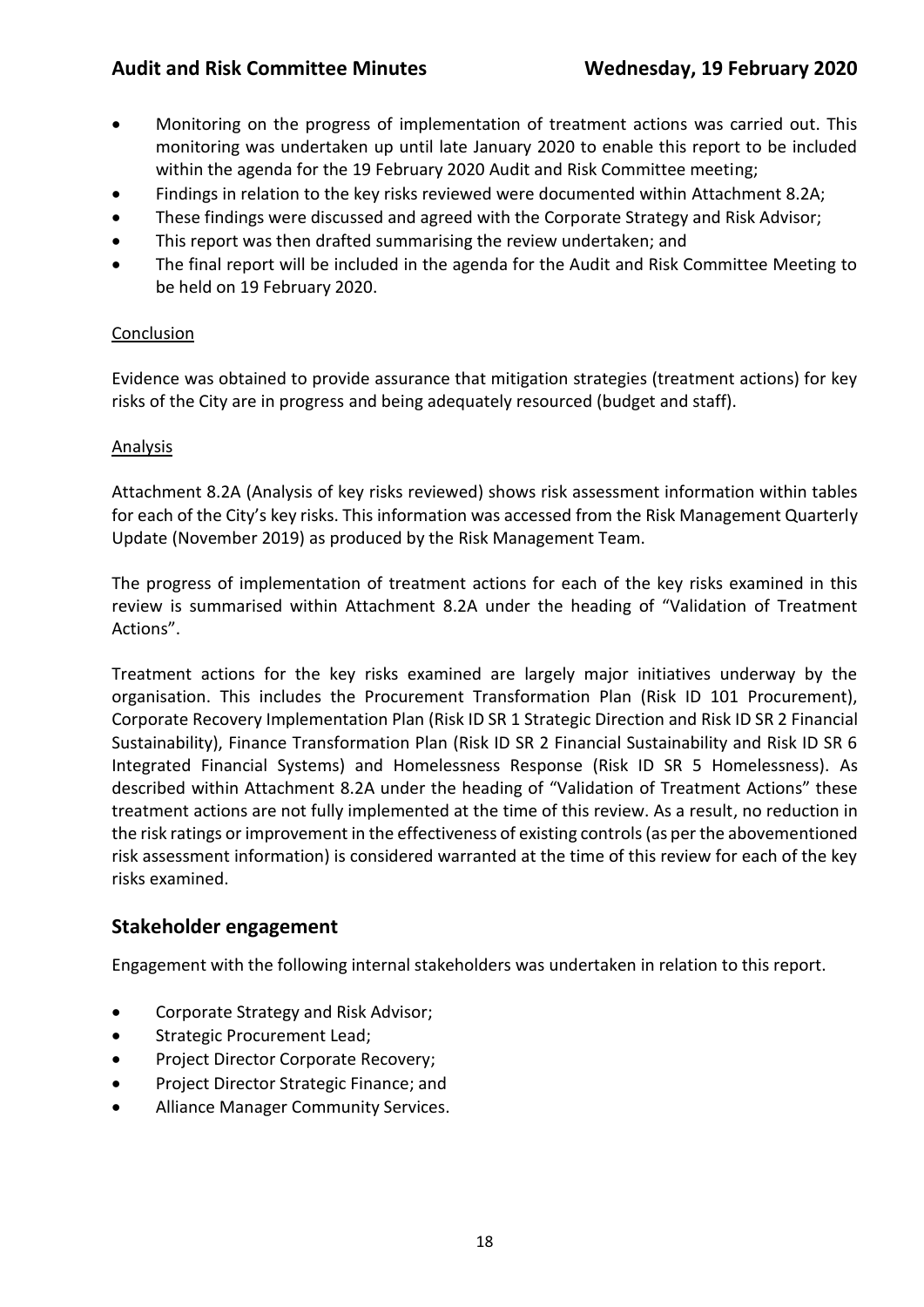## **Strategic alignment**

#### Strategic Community Plan

This item addresses the community's vision for the future and specifically the following Aspiration and Strategic Objective(s) contained in the Strategic Community Plan 2019 – 2029:

| <b>Aspiration:</b>   | Performance                                                  |
|----------------------|--------------------------------------------------------------|
| Strategic Objective: | 5.6 Decision-making that is ethical, informed and inclusive. |

This report provides assurance that the City's key risks including its strategic risks are being addressed by appropriate mitigation strategies (risk treatment actions).

## **Legal and statutory implications**

There are no legal or statutory implications associated with this report.

#### Connection with mandates in the *City of Perth Act 2016*

8(1)(a) - to provide for the good government of persons in the City of Perth, including residents, ratepayers and visitors

#### **Risk implications**

| <b>Impact of decision</b> |      |  |
|---------------------------|------|--|
| Organisation              | High |  |
| Community                 | Low  |  |

There are no direct risk implications related to this report.

The key risks examined as part of this review have been assessed by the Risk Management Team in accordance with the City's Risk Assessment Matrix (refer tables within Attachment 8.2A – Analysis of key risks reviewed).

### **Approval implications**

If Council does not adopt the recommendation of this report there will be no formal acceptance of the Validation of Key Risk Mitigation Strategies Review January 2020 completed in accordance with the 2019/20 Internal Audit Plan.

### **Financial implications**

There are no financial implications related to this report.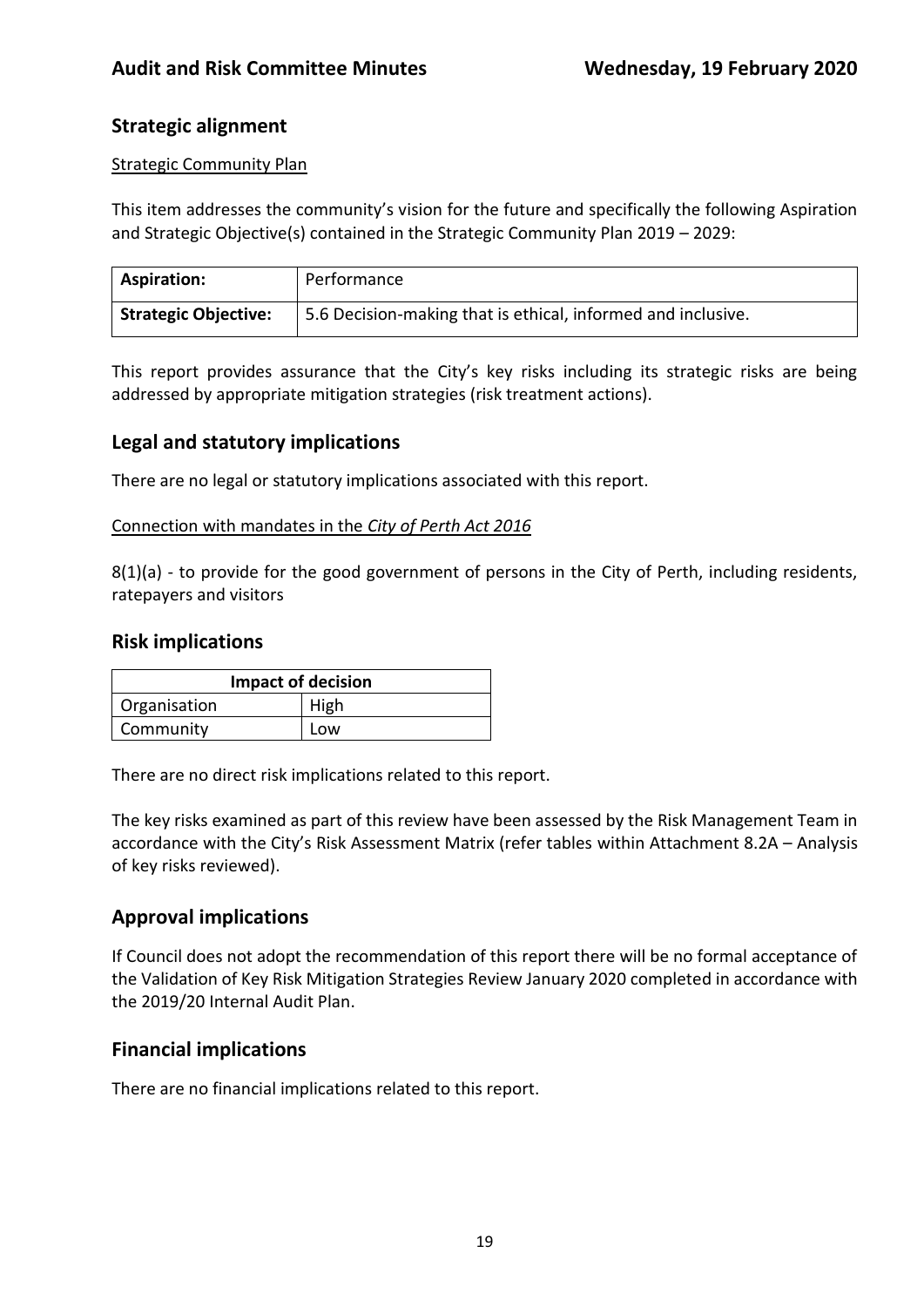### **Policy references**

19.1 – Risk Management

#### **Comments**

It should be noted that the City's existing approach to risk management is currently under review. This review is being led by the Project Director Corporate Recovery and includes the process for the identification and assessment of risks, recording of risks and follow up actions as well as the means of reporting on risks.

The cooperation and assistance received from various staff to enable the completion of this review is appreciated.

## **Officer Recommendation**

That Council APPROVES the Validation of Key Risk Mitigation Strategies Review January 2020 completed as part of the 2019/20 Internal Audit Plan.

#### **LAPSED**

### **Alternate Motion and Committee Resolution**

**Moved:** Commissioner McMath **Seconded:** Commissioner Kosova

That the Audit and Risk Committee:

- 1. NOTES the review of the Key Risk Mitigation Strategies; and
- 2. REQUESTS that the new risk management approach be applied to the Key Risk Mitigation Strategies and that a new review be considered by the Audit and Risk Committee at the earliest possible time.

#### **CARRIED 2 / 0**

**For:**  Commissioner Kosova Commissioner McMath

**Against:**  Nil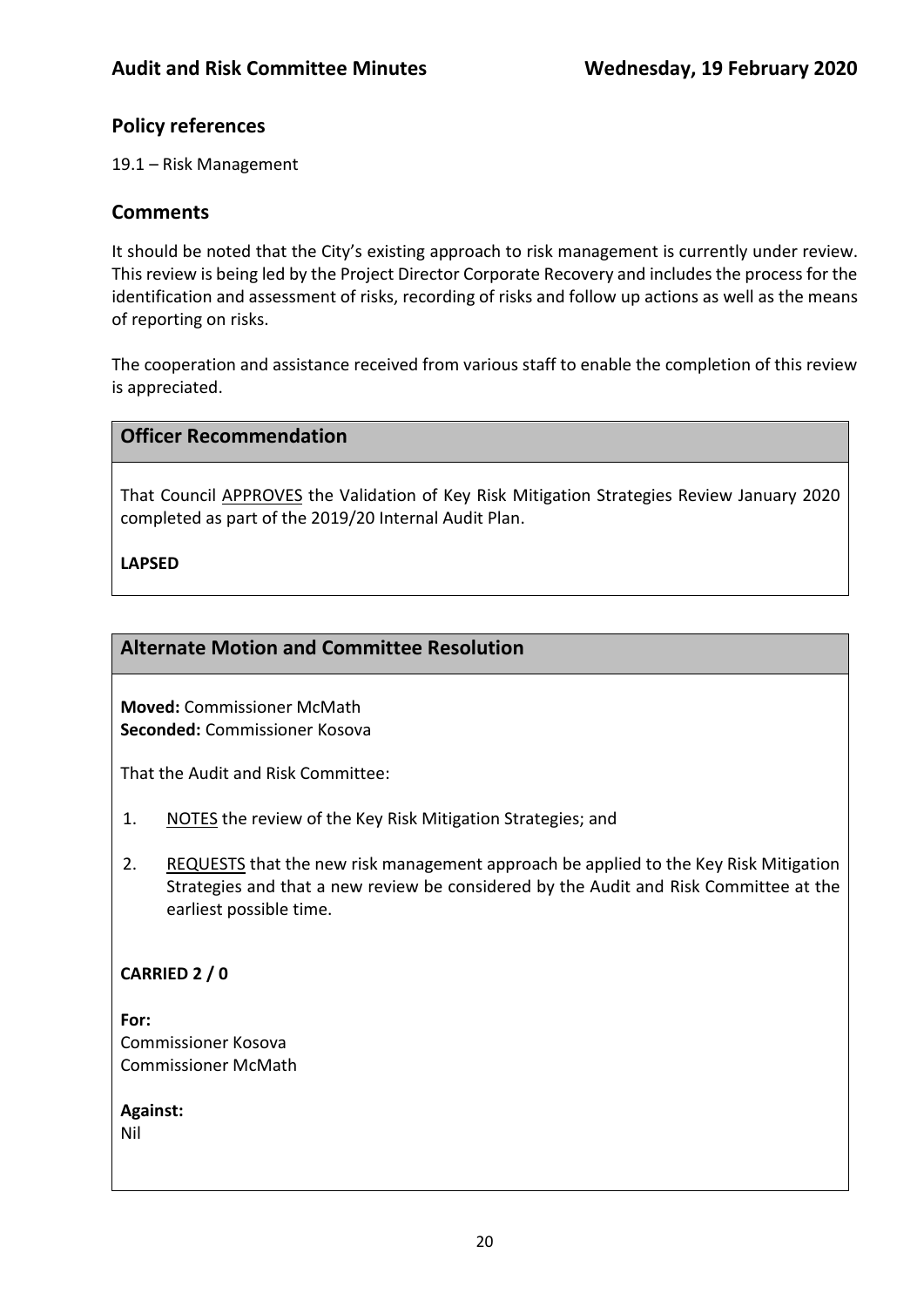#### **Reason:**

To enable the new risk management approach to be applied to the Key Risk Mitigation Strategies.

#### **Meeting Note**

The Committee made note of its appreciation of the work undertaken on the new risk management approach.

**5.42pm** The General Manager Infrastructure and Operations departed the meeting and did not return.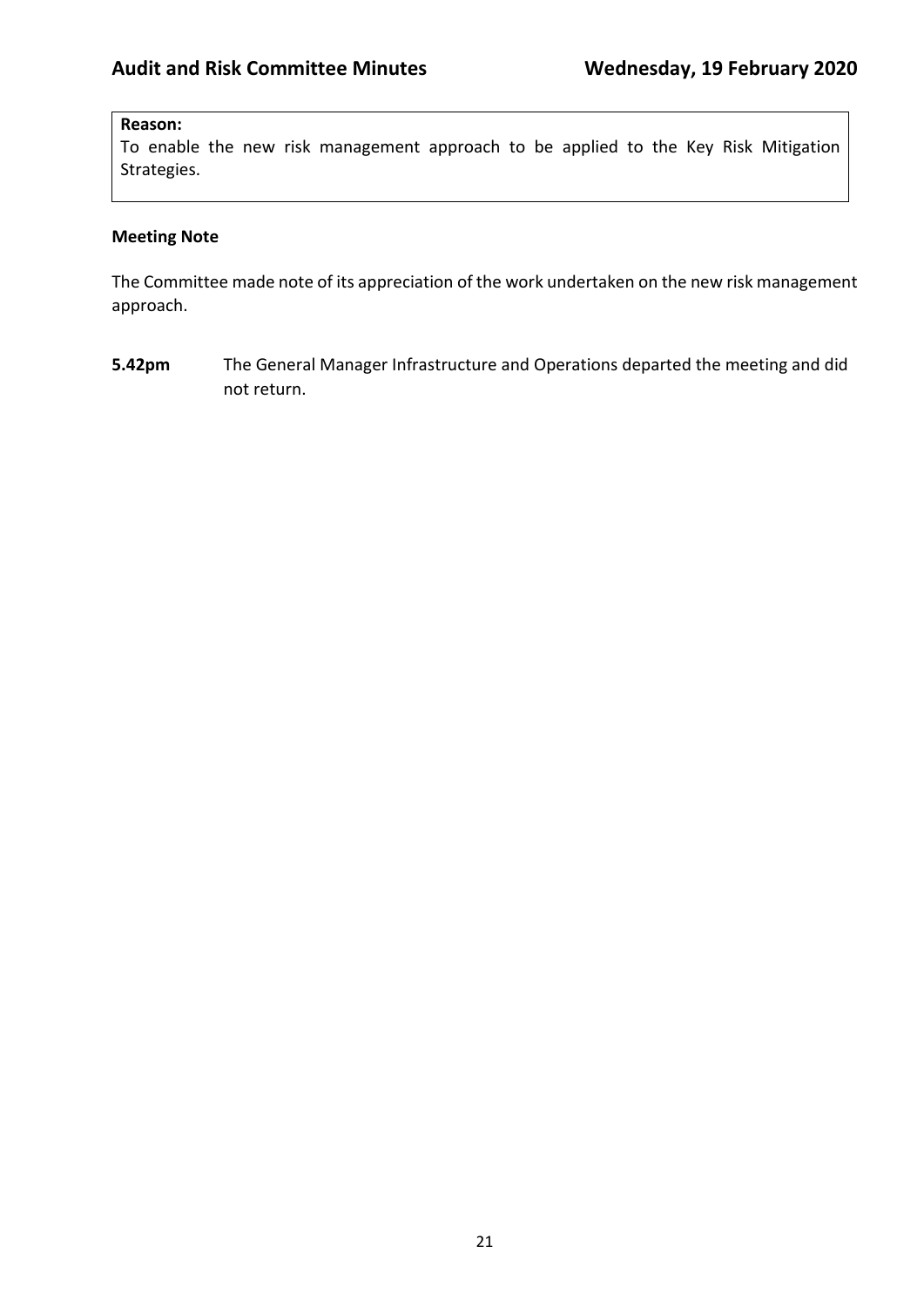# **8.3 Outstanding Audit Items – January 2020**

| P1026043-2                                            |
|-------------------------------------------------------|
|                                                       |
| Mario Cheldi, Internal Auditor                        |
|                                                       |
| Niloha Mendoza, Assistant Internal Auditor            |
|                                                       |
| CEO Unit, CEO Alliance                                |
|                                                       |
| Nil                                                   |
|                                                       |
| 31 January 2020                                       |
|                                                       |
| <b>Information and Executive</b>                      |
|                                                       |
| Simple Majority                                       |
|                                                       |
| Attachment $8.3A - Status$ of the implementation of   |
| internal audit and other report recommendations as at |
|                                                       |
| 31 January 2020                                       |
| Attachment 8.3B – Risk and Audit Response Matrix      |
|                                                       |

## **Purpose**

Provide a summary of the status of outstanding audit items as at 31 January 2020 to the Audit and Risk Committee.

# **Background**

This report is a standard item on the agenda for the Audit and Risk Committee meeting. It provides a status of audit findings/recommendations for prior audits carried out by the Internal Audit Team or by external parties.

#### Risk and Audit Response Matrix

A Risk and Audit Response Matrix was approved by the Audit and Risk Committee at their meeting held on 20 May 2019. The Matrix (refer Attachment 8.3B) includes guidelines in relation to addressing risk and audit items. Based on the risk rating assigned to these items, the Matrix provides a timeframe for management to implement an action plan to address the items arising from the risk and audit reviews carried out.

The report on the Risk and Audit Response Matrix as presented at the 20 May 2019 Audit and Risk Committee meeting states "Following approval, the Risk Management and Internal Audit Teams will apply the requirements of the Matrix to all risks and internal audits reported to the Committee from August 2019".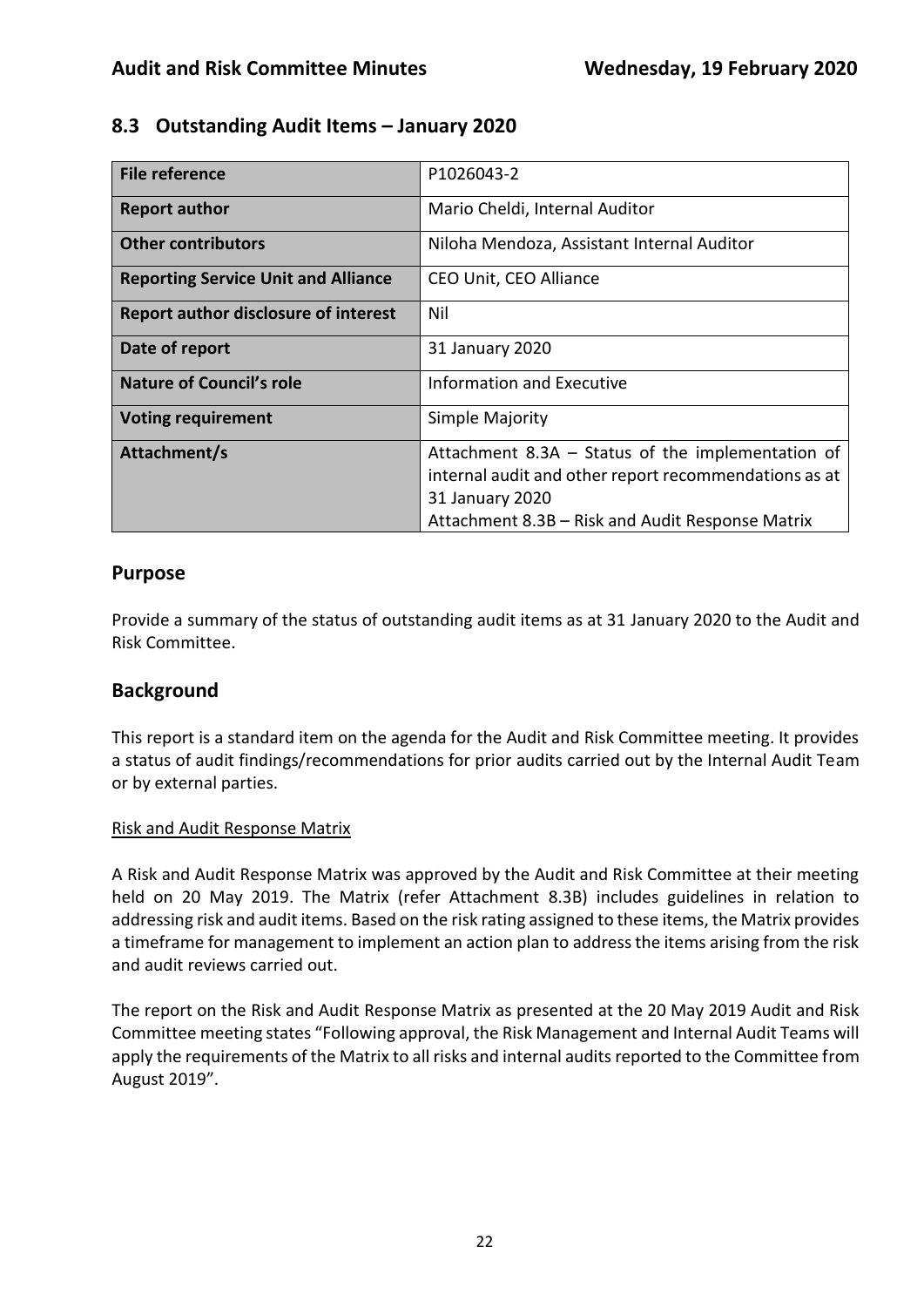# **Details**

The status of outstanding audit items (as at 31 January 2020) from prior audits carried out is shown within Attachment 8.3A.

A summary of the status of outstanding audit items as at the above date is provided in the table below.

|       | Behind schedule |  |
|-------|-----------------|--|
|       | On track        |  |
|       | Completed       |  |
| Total |                 |  |

#### Extended timeframes for outstanding audit items

Outstanding audit items for the Compliance Audit Return Controls Review July 2018 (one item) as well as Fraud and Corruption Controls Review July 2019 (two items) are behind schedule and staff responsible for implementation of these audit recommendations are seeking acceptance from the Audit and Risk Committee of an extended completion date, refer to Attachment 8.3A for details on these items.

#### New exceptions to audit response

Two outstanding audit items from the Moore Stephens Financial Management Review September 2019 will not be met by the original completion date of 28 February 2020. These two items are being addressed via the Financial Systems and Process Transformation Plan with specific timeframes of 30 June 2021 (item 4.3) and 30 June 2020 (item 4.15) as documented within this plan. As a result, these two items are considered exceptions under the Risk and Audit Response Matrix which require acceptance from the Audit and Risk Committee. Details of these items can be found in Attachment 8.3A.

# **Stakeholder engagement**

Engagement with internal stakeholders as listed within Attachment 8.3A was undertaken in relation to this report.

### **Strategic alignment**

#### Strategic Community Plan

This item addresses the community's vision for the future and specifically the following Aspiration and Strategic Objective(s) contained in the Strategic Community Plan 2019 – 2029:

| <b>Aspiration:</b>          | Performance                                                                                                                                                                                                                                                          |  |
|-----------------------------|----------------------------------------------------------------------------------------------------------------------------------------------------------------------------------------------------------------------------------------------------------------------|--|
| <b>Strategic Objective:</b> | 5.5 A financial business model underpinned by a culture of cost<br>management, best value and strategic financial analysis that is subject<br>to ongoing oversight, transparency and accountability.<br>5.6 Decision-making that is ethical, informed and inclusive. |  |
|                             |                                                                                                                                                                                                                                                                      |  |
|                             |                                                                                                                                                                                                                                                                      |  |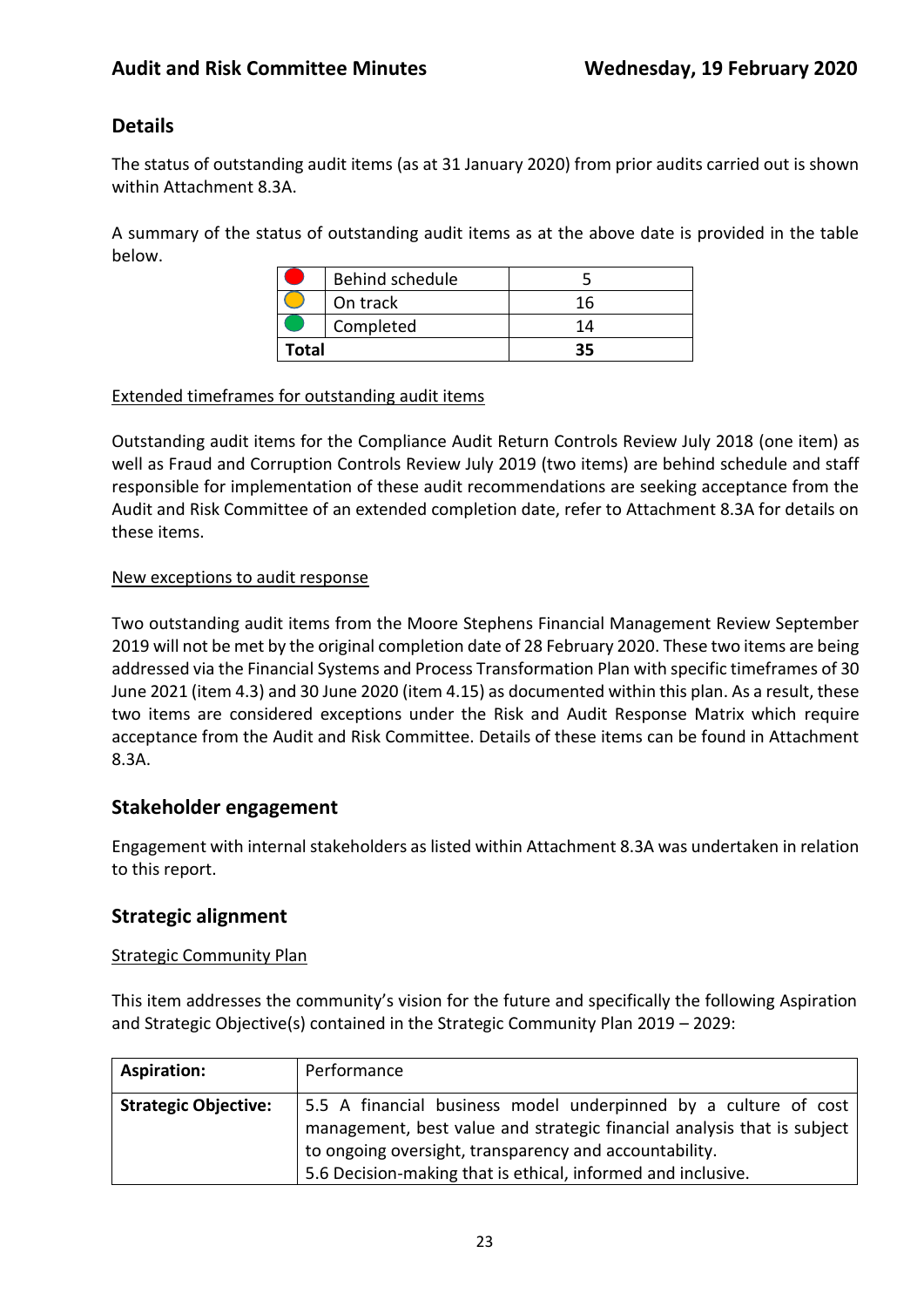| 5.7 Asset management, community services and major projects all          |  |
|--------------------------------------------------------------------------|--|
| I guided by strategies that are inclusive, transparent, contemporary and |  |
| intrinsically linked to the community's strategic vision.                |  |

This report facilitates the monitoring of implementation of outstanding audit items which may contribute towards the abovementioned strategic objectives.

### **Legal and statutory implications**

The Audit and Risk Committee is to oversee the implementation of any action that Council has accepted should be taken following receipt of an audit report (regulation 16 of the *Local Government (Audit) Regulations 1996*).

#### Connection with mandates in the *City of Perth Act 2016*

8(1)(a) - to provide for the good government of persons in the City of Perth, including residents, ratepayers and visitors

#### **Risk implications**

| <b>Impact of decision</b> |      |  |  |
|---------------------------|------|--|--|
| <sup>1</sup> Organisation | High |  |  |
| Community                 | Low  |  |  |

The outstanding audit items within Attachment 8.3A have been risk rated by the Internal Audit Team in accordance with the City's Risk Assessment Matrix.

### **Approval implications**

This report is submitted to the Audit and Risk Committee for information as well as seeking the acceptance of extended timeframes and exceptions for outstanding audit items as described above. If the Committee does not adopt the officer recommendation, there will be a lack of formal accountability within the organisation for addressing the actions of outstanding audit items.

#### **Financial implications**

There are no financial implications related to this report.

#### **Policy references**

19.1 – Risk Management.

#### **Comments**

Provision of this report facilitates the monitoring of action to implement the outstanding audit items from prior audits carried out.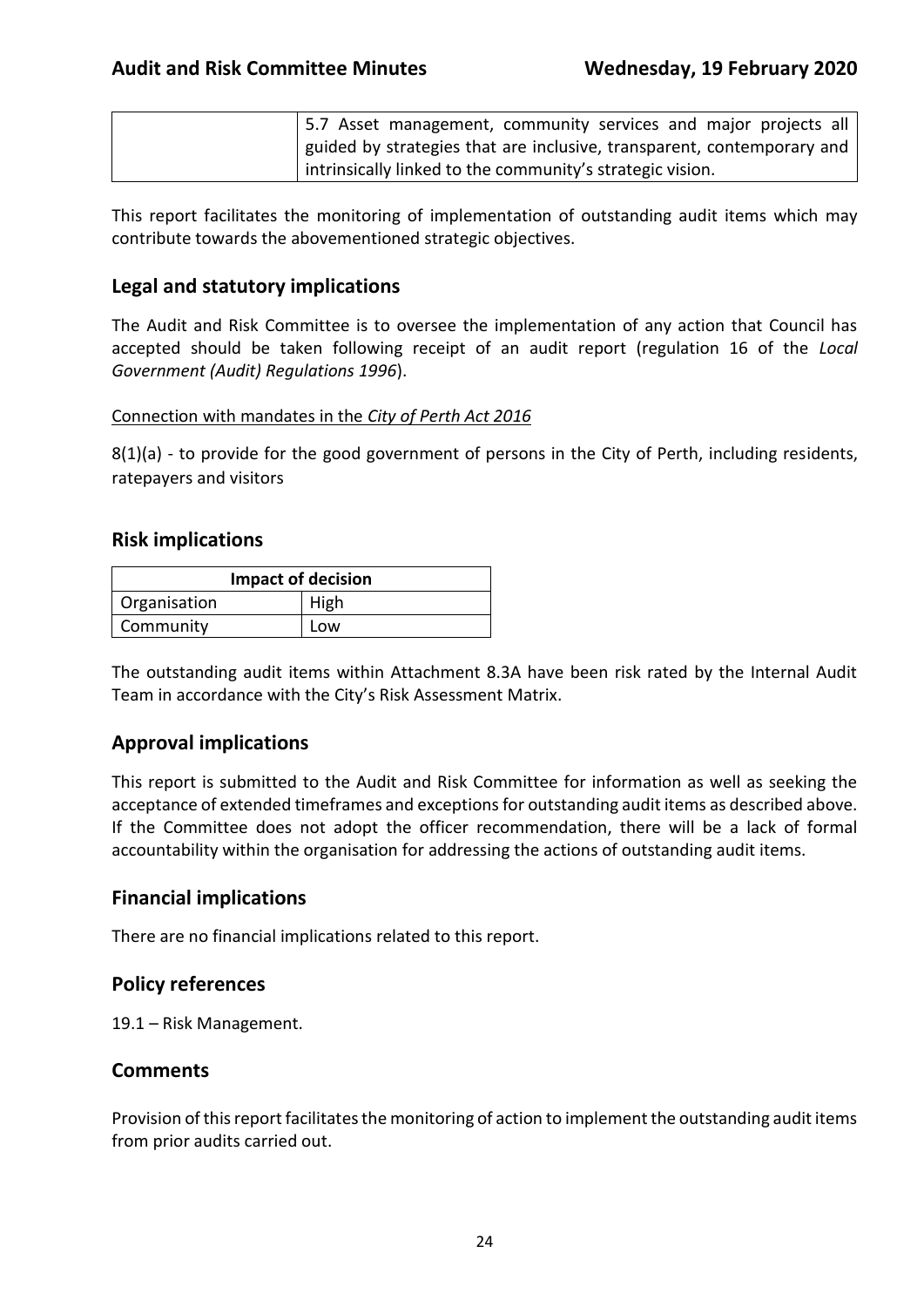The format of Attachment 8.3A (Status of the implementation of internal audit and other report recommendations as at 31 January 2020) has been based on an Australian National Audit Office template used for the follow up of outstanding audit recommendations.

#### **Officer Recommendation**

That the Audit and Risk Committee RECEIVES the report Outstanding Audit Items – January 2020 and accepts the extended timeframes and new exception dates for completion of action to address the outstanding audit recommendations.

### **Amendment and Committee Resolution**

**Moved:** Commissioner Kosova **Seconded:** Commissioner McMath

That the Audit and Risk Committee RECEIVES the report Outstanding Audit Items – January 2020 and accepts the extended timeframes and new exception dates for completion of action to address the outstanding audit recommendations, subject to:

- 1. The revised completion date for the "Employment Screening" item on page 4 of Attachment 8.3A being amended to 31 March 2020; and
- 2. A progress report being presented to the Audit and Risk Committee by December 2020 on the City's implementation of the Cyber Security Review that was approved by the Committee at its meeting on 19 November 2019 (Item 8.7).

### **CARRIED 2 / 0**

**For:**  Commissioner Kosova Commissioner McMath

**Against:** 

Nil

# **9. Motions of which previous notice has been given**

Nil

### **10. General Business**

Nil